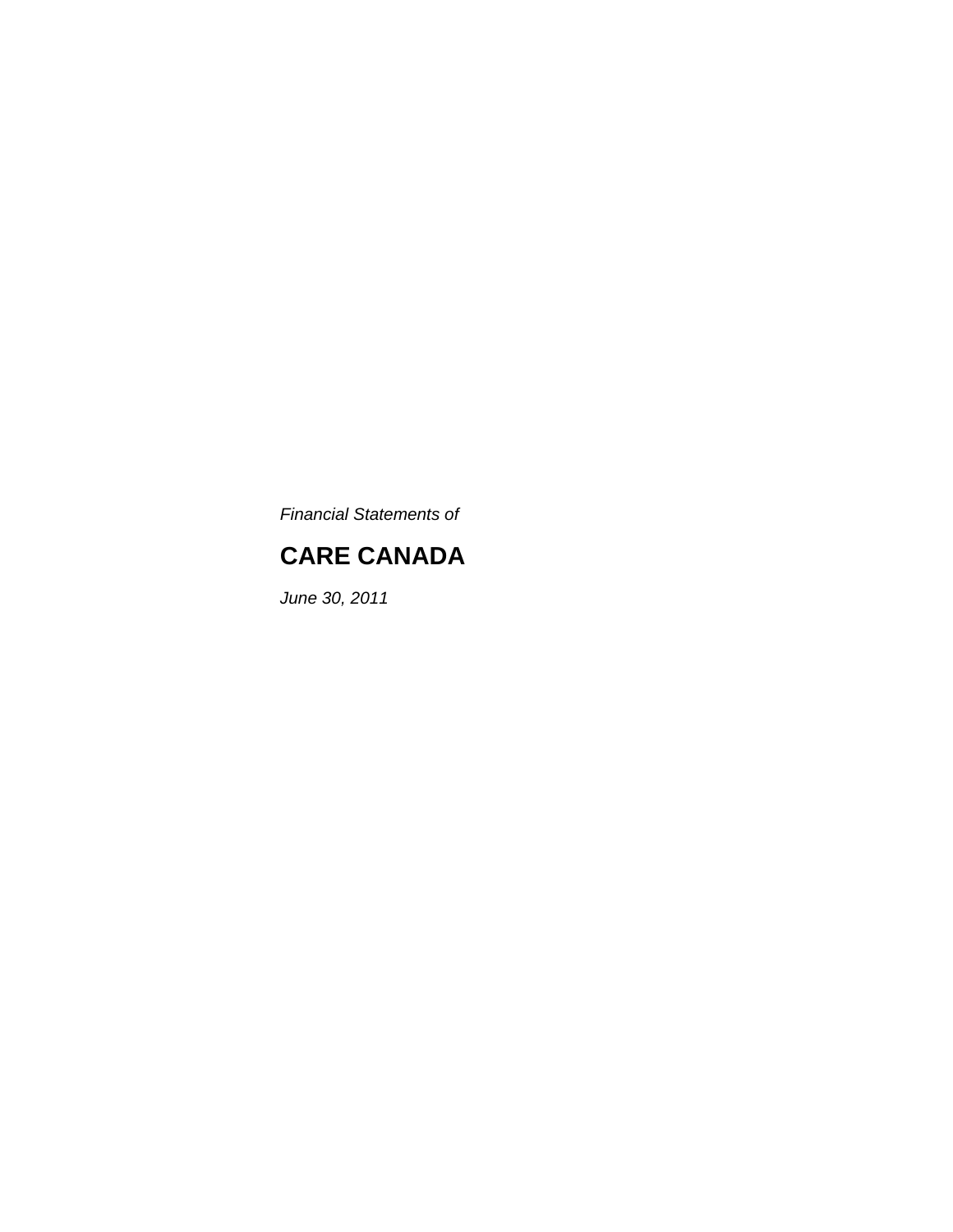# Deloitte.

Deloitte & Touche LLP 800 - 100 Queen Street Ottawa ON K1P 5T8 Canada

Tel: (613) 236-2442 Fax: (613) 236-2195 www.deloitte.ca

## **Independent Auditor's Report**

To the Directors of CARE Canada

#### *Report on the financial statements*

We have audited the accompanying financial statements of CARE Canada, which comprise the statement of financial position as at June 30, 2011 and the statements of operations and changes in fund balances and of cash flows for the year then ended, and a summary of significant accounting policies and other explanatory information.

#### *Management's Responsibility for the Financial Statements*

Management is responsible for the preparation and fair presentation of these financial statements in accordance with Canadian generally accepted accounting principles, and for such internal controls as management determines is necessary to enable the preparation of financial statements that are free from material misstatement, whether due to fraud or error.

#### *Auditor's Responsibility*

Our responsibility is to express an opinion on these financial statements based on our audit. We conducted our audit in accordance with Canadian generally accepted auditing standards. Those standards require that we comply with ethical requirements and plan and perform the audit to obtain reasonable assurance about whether the financial statements are free from material misstatement.

An audit involves performing procedures to obtain audit evidence about the amounts and disclosures in the financial statements. The procedures selected depend on the auditor's judgement, including the assessment of the risks of material misstatement of the financial statements, whether due to fraud or error. In making those risk assessments, the auditor considers internal control relevant to the entity's preparation and fair presentation of the financial statements in order to design audit procedures that are appropriate in the circumstances, but not for the purpose of expressing an opinion on the effectiveness of the entity's internal control. An audit also includes evaluating the appropriateness of accounting policies used and the reasonableness of accounting estimates made by management, as well as evaluating the overall presentation of the financial statements.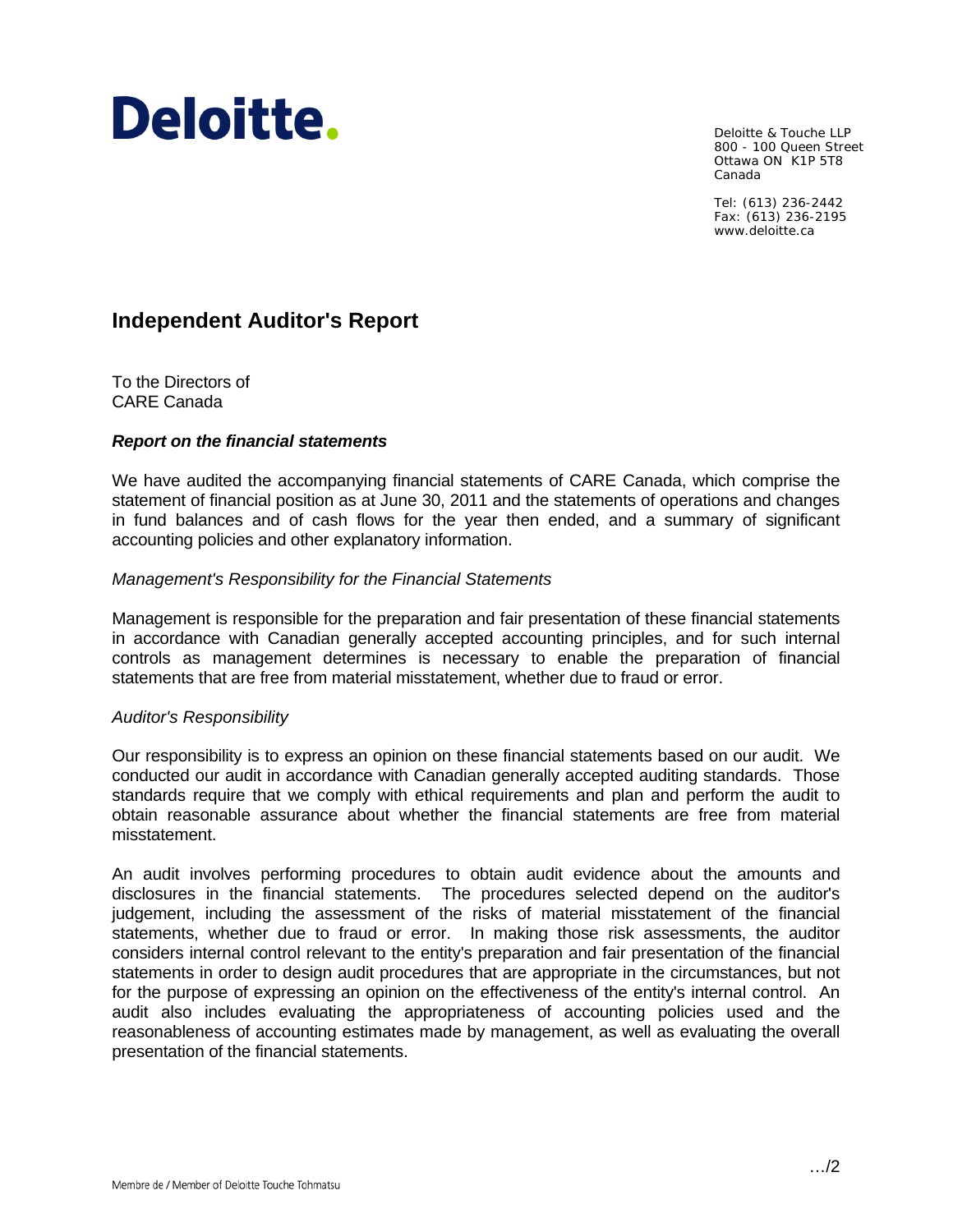# **Independent Auditor's Report (Continued)**

#### *Auditor's Responsibility (Continued)*

We believe that the audit evidence we have obtained is sufficient and appropriate to provide a basis for our audit opinion.

#### *Opinion*

In our opinion, the financial statements present fairly, in all material respects, the financial position of CARE Canada as at June 30, 2011 and the results of its operations and its cash flows for the year then ended in accordance with Canadian generally accepted accounting principles.

#### *Report on Other Legal and Regulatory Requirements*

As required by the Canada Corporations Act, we report that, in our opinion, these principles have been applied on a basis consistent with that of the preceding year.

Deloitte stouch LLP

Chartered Accountants Licensed Public Accountants

November 14, 2011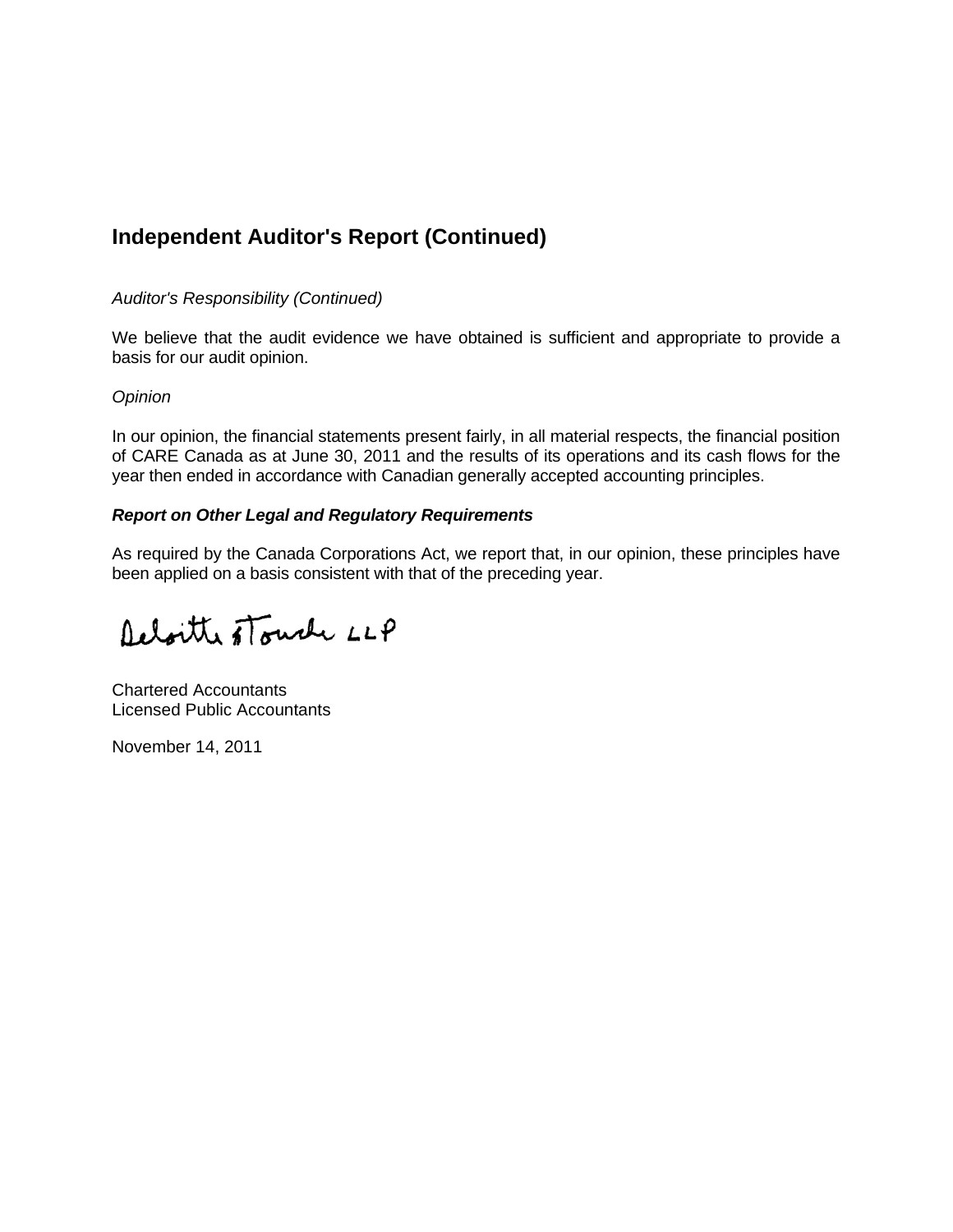# **CARE CANADA**

**Financial Statements June 30, 2011** 

|                                                      | <b>PAGE</b> |
|------------------------------------------------------|-------------|
| <b>Statement of Financial Position</b>               |             |
| Statement of Operations and Changes in Fund Balances | 2           |
| <b>Statement of Cash Flows</b>                       | 3           |
| Notes to the Financial Statements                    | $4 - 17$    |
| Schedule - Program Activities According to Sectors   | 18          |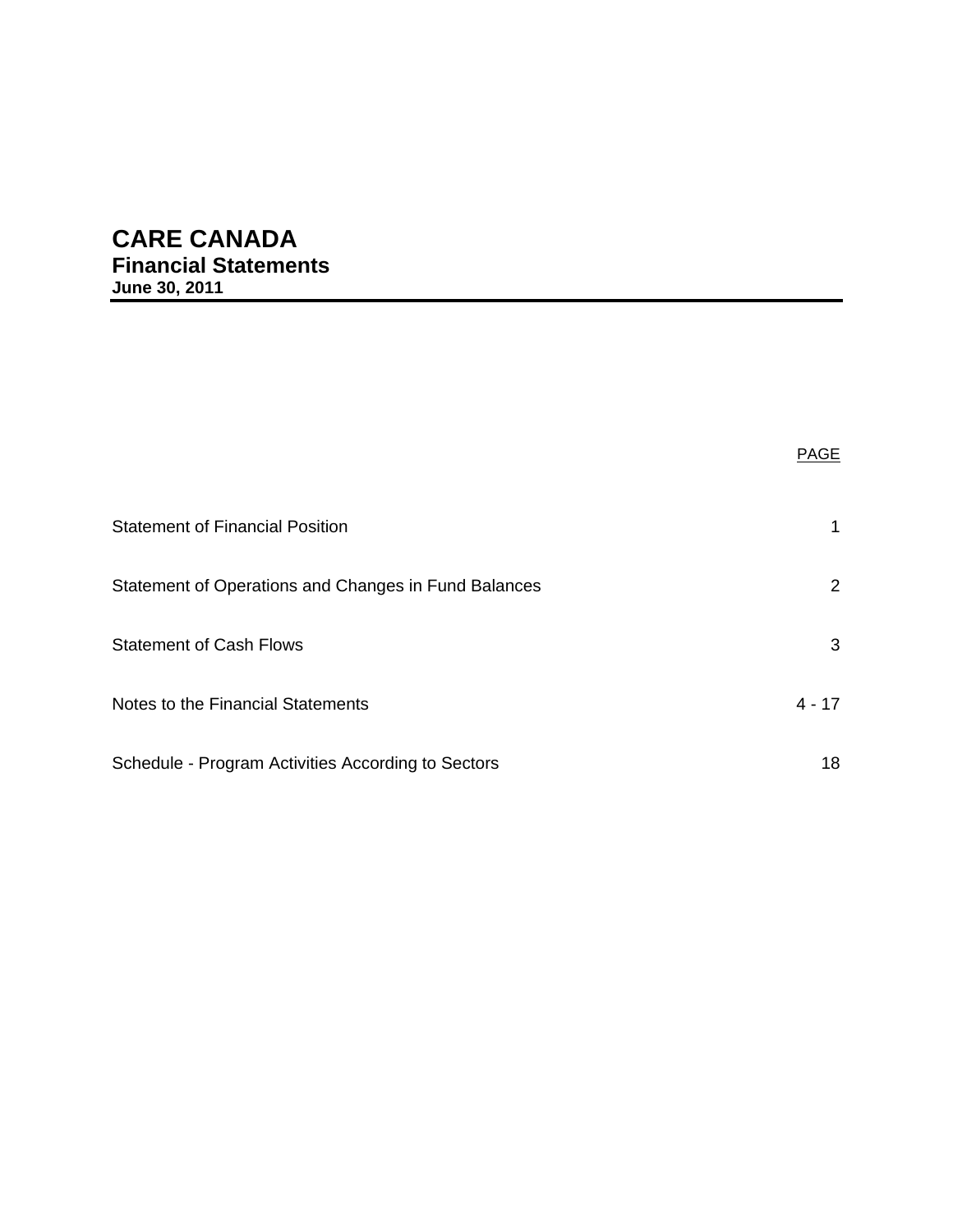#### **CARE CANADA Statement of Financial Position as at June 30, 2011**

|                                                                                                                                                 |                                      |                                                        | Total                                      |                                            |
|-------------------------------------------------------------------------------------------------------------------------------------------------|--------------------------------------|--------------------------------------------------------|--------------------------------------------|--------------------------------------------|
|                                                                                                                                                 | Venture and<br><b>Emergency Fund</b> | Annual<br>Fund                                         | 2011                                       | 2010                                       |
| <b>CURRENT ASSETS</b>                                                                                                                           |                                      |                                                        |                                            |                                            |
| Cash and cash equivalents<br>Amounts receivable<br>Contributions receivable from donors                                                         | \$                                   | 22,385,806<br>4,018,522                                | \$22,385,806<br>4,018,522                  | \$22,622,708<br>7,085,431                  |
| (Note 3)<br>Prepaid expenses                                                                                                                    |                                      | 3,166,709<br>510,286                                   | 3,166,709<br>510,286                       | 6,476,874<br>440,772                       |
|                                                                                                                                                 |                                      | 30,081,323                                             | 30,081,323                                 | 36,625,785                                 |
| <b>RESTRICTED INVESTMENTS (Note 3)</b><br>LOANS RECEIVABLE (Note 4)<br>LONG-TERM INVESTMENTS (Note 5)<br>CAPITAL ASSETS (Note 6)                | 550,017<br>289,802                   | 229,794<br>44,055<br>3,781,264                         | 229,794<br>550,017<br>333,857<br>3,781,264 | 229,794<br>513,142<br>168,084<br>4,061,477 |
|                                                                                                                                                 | \$<br>839,819                        | \$<br>34,136,436                                       | \$34,976,255                               | \$41,598,282                               |
| <b>CURRENT LIABILITIES</b>                                                                                                                      |                                      |                                                        |                                            |                                            |
| Inter-fund balance<br>Accounts payable and accrued liabilities<br>Deferred contributions (Note 3)<br>Current portion of long-term debt (Note 8) | \$<br>341,679                        | \$<br>(341, 679)<br>8,535,051<br>18,315,001<br>183,676 | \$<br>8,535,051<br>18,315,001<br>183,676   | \$<br>8,291,804<br>25,471,211<br>173,507   |
|                                                                                                                                                 | 341,679                              | 26,692,049                                             | 27,033,728                                 | 33,936,522                                 |
| LONG-TERM DEBT (Note 8)<br>DEFERRED CONTRIBUTIONS (Note 3)<br>DEFERRED CONTRIBUTIONS RELATED                                                    |                                      | 1,411,530<br>229,794                                   | 1,411,530<br>229,794                       | 1,595,206<br>229,794                       |
| TO CAPITAL ASSETS (Note 9)                                                                                                                      |                                      | 202,860                                                | 202,860                                    | 247,940                                    |
| COMMITMENTS, CONTINGENT<br>LIABILITIES AND GUARANTEES<br>(Notes 16 and 17)<br><b>FUND BALANCES</b>                                              | 341,679                              | 28,536,233                                             | 28,877,912                                 | 36,009,462                                 |
| General - Unrestricted                                                                                                                          |                                      | 3,617,005                                              | 3,617,005                                  | 2,937,140                                  |
| General - Invested in<br>capital assets (Note 11)<br><b>Externally Restricted -</b>                                                             |                                      | 1,983,198                                              | 1,983,198                                  | 2,044,824                                  |
| Venture and Emergency Fund                                                                                                                      | 498,140                              |                                                        | 498,140                                    | 606,856                                    |
|                                                                                                                                                 | 498,140                              | 5,600,203                                              | 6,098,343                                  | 5,588,820                                  |
|                                                                                                                                                 | \$<br>839,819                        | \$<br>34,136,436                                       | \$34,976,255                               | \$41,598,282                               |
|                                                                                                                                                 |                                      |                                                        |                                            |                                            |

ON BEHALF OF THE BOARD

\_\_\_\_\_\_\_\_\_\_\_\_\_\_\_\_\_\_\_\_\_\_\_\_\_\_\_\_\_\_\_\_\_\_\_\_\_\_\_ Director

\_\_\_\_\_\_\_\_\_\_\_\_\_\_\_\_\_\_\_\_\_\_\_\_\_\_\_\_\_\_\_\_\_\_\_\_\_\_\_ Director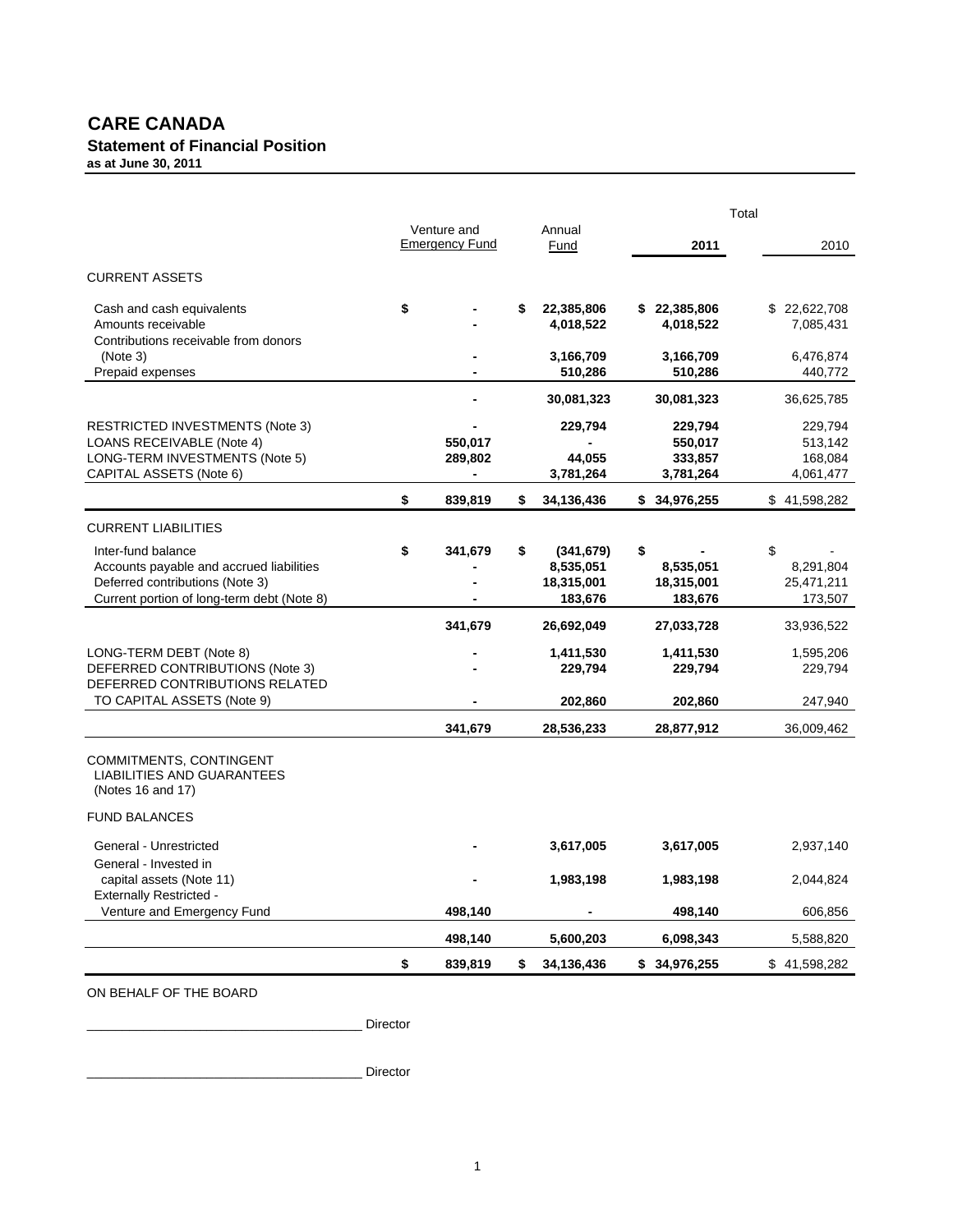#### **CARE CANADA Statement of Operations and Changes in Fund Balances year ended June 30, 2011**

|                                                         |                                      |                 |                 | Total |             |
|---------------------------------------------------------|--------------------------------------|-----------------|-----------------|-------|-------------|
|                                                         | Venture and<br><b>Emergency Fund</b> | Annual<br>Fund  | 2011            |       | 2010        |
| Support and revenue                                     |                                      |                 |                 |       |             |
| Donations                                               |                                      |                 |                 |       |             |
| Unrestricted                                            | \$                                   | \$<br>6,171,809 | \$<br>6,171,809 | \$    | 5,366,902   |
| Restricted (Note 12)                                    | 3,276                                | 3,451,239       | 3,454,515       |       | 2,535,109   |
| Canadian Funded (Note 13)                               |                                      | 28,405,761      | 28,405,761      |       | 30,120,006  |
| Globally Funded (Note 13)                               |                                      | 48,656,389      | 48,656,389      |       | 50,589,643  |
| <b>CARE International Members (Note 13)</b>             |                                      | 40,625,203      | 40,625,203      |       | 49,125,465  |
| Interest and investment income                          |                                      | 143,506         | 143,506         |       | 148,047     |
| Amortization of deferred contributions related          |                                      |                 |                 |       |             |
| to capital assets (Note 9)                              |                                      | 45,080          | 45,080          |       | 45,080      |
| Miscellaneous                                           |                                      | 1,175,320       | 1,175,320       |       | 1,737,652   |
|                                                         |                                      |                 |                 |       |             |
|                                                         | 3,276                                | 128,674,307     | 128,677,583     |       | 139,667,904 |
| Expenses                                                |                                      |                 |                 |       |             |
| Program activities (Schedule)                           |                                      |                 |                 |       |             |
| Humanitarian and Emergency Assistance (Note 13)         |                                      | 59,299,479      | 59,299,479      |       | 74,716,369  |
| <b>Environment and Natural Resource Management</b>      |                                      | 14,720,673      | 14,720,673      |       | 16,036,491  |
| Health and HIV                                          |                                      | 21,883,223      | 21,883,223      |       | 17,019,456  |
| Multi-Sectorial Integrated Programs                     |                                      | 11,849,921      | 11,849,921      |       | 11,573,724  |
| <b>Enterprise Development</b>                           |                                      | 11,085,746      | 11,085,746      |       | 9,598,044   |
| <b>Country Office Management</b>                        |                                      | 818,388         | 818,388         |       | 997,810     |
| <b>International Programs</b>                           |                                      | 1,095,117       | 1,095,117       |       | 851,569     |
| Foreign Exchange Losses                                 |                                      | 343,825         | 343,825         |       | 247,094     |
|                                                         |                                      | 121,096,372     | 121,096,372     |       | 131,040,557 |
| Support services                                        |                                      |                 |                 |       |             |
| Management and general                                  |                                      | 3,162,407       | 3,162,407       |       | 2,989,209   |
| Fundraising, public and donor relations                 | 6,091                                | 3,579,784       | 3,585,875       |       | 4,024,177   |
| Membership in CARE International                        | 255,901                              | 217,505         | 473,406         |       | 473,021     |
|                                                         |                                      |                 |                 |       |             |
|                                                         | 261,992                              | 6,959,696       | 7,221,688       |       | 7,486,407   |
| Total expenses                                          | 261,992                              | 128,056,068     | 128,318,060     |       | 138,526,964 |
| EXCESS (DEFICIENCY) OF REVENUE OVER                     |                                      |                 |                 |       |             |
| <b>EXPENSES</b>                                         | (258, 716)                           | 618,239         | 359,523         |       | 1,140,940   |
| FUND BALANCE, BEGINNING OF YEAR                         | 606,856                              | 4,981,964       | 5,588,820       |       | 4,447,880   |
| Unrealized gains on available-for-sale financial assets | 150,000                              |                 | 150,000         |       |             |
|                                                         |                                      |                 |                 |       |             |
| FUND BALANCE, END OF YEAR                               | \$<br>498,140                        | \$<br>5,600,203 | \$<br>6,098,343 | \$    | 5,588,820   |
| Accumulated unrealized gains on available-for-sale      |                                      |                 |                 |       |             |
| financial assets                                        | \$<br>150,000                        | \$              | \$<br>150,000   | \$    |             |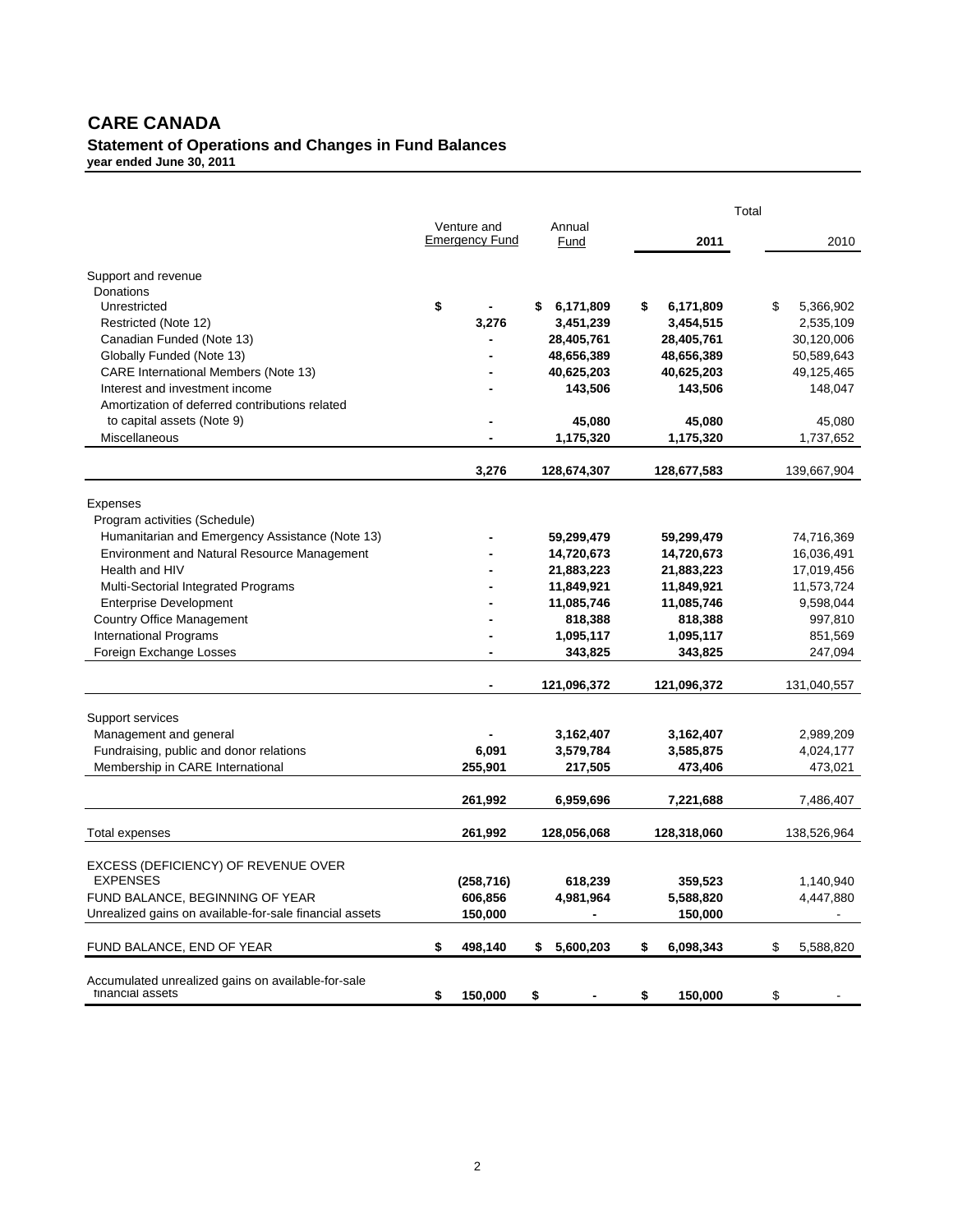# **CARE CANADA Statement of Cash Flows year ended June 30, 2011**

|                                                                                                   | 2011                   | 2010             |
|---------------------------------------------------------------------------------------------------|------------------------|------------------|
| CASH PROVIDED BY (USED IN) THE FOLLOWING ACTIVITIES:                                              |                        |                  |
| <b>OPERATING</b>                                                                                  |                        |                  |
| Excess of revenue over expenses                                                                   | \$<br>359,523          | \$<br>1,140,940  |
| Amortization of capital assets                                                                    | 260,493                | 362,768          |
| Amortization of deferred contributions related                                                    |                        |                  |
| to capital assets                                                                                 | (45,080)               | (45,080)         |
| Gain on disposal of capital assets                                                                | (183, 608)             | (108, 140)       |
|                                                                                                   | 391,328                | 1,350,488        |
|                                                                                                   |                        |                  |
| Changes in non-cash operating working capital items:<br>Decrease (increase) in amounts receivable | 3,066,909              | (535,058)        |
| Decrease in contributions receivable from donors                                                  | 3,310,165              | 3,627,246        |
| Increase in prepaid expenses                                                                      | (69, 514)              | (34, 707)        |
| (Decrease) increase in accounts payable                                                           |                        |                  |
| and accrued liabilities                                                                           | 243,247                | (3,528,391)      |
| Decrease in deferred contributions                                                                | (7, 156, 210)          | (4, 242, 687)    |
|                                                                                                   |                        |                  |
|                                                                                                   | (214, 075)             | (3,363,109)      |
|                                                                                                   |                        |                  |
| <b>INVESTING</b>                                                                                  |                        |                  |
| Acquisition of capital assets                                                                     | (65, 549)              | (84, 733)        |
| Proceeds on disposal of capital assets<br>Decrease (increase) in loans receivable                 | 268,877                | 127,198<br>1,968 |
| Increase in long-term investments                                                                 | (36, 875)<br>(15, 773) | (4, 807)         |
|                                                                                                   |                        |                  |
|                                                                                                   | 150,680                | 39,626           |
|                                                                                                   |                        |                  |
| <b>FINANCING</b><br>Repayment of long-term debt                                                   | (173, 507)             | (164, 584)       |
|                                                                                                   |                        |                  |
| DECREASE IN CASH AND CASH EQUIVALENTS                                                             | (236, 902)             | (3,488,067)      |
| CASH AND CASH EQUIVALENTS, BEGINNING OF YEAR                                                      | 22,622,708             | 26,110,775       |
|                                                                                                   |                        |                  |
| CASH AND CASH EQUIVALENTS, END OF YEAR                                                            | \$22,385,806           | 22,622,708<br>\$ |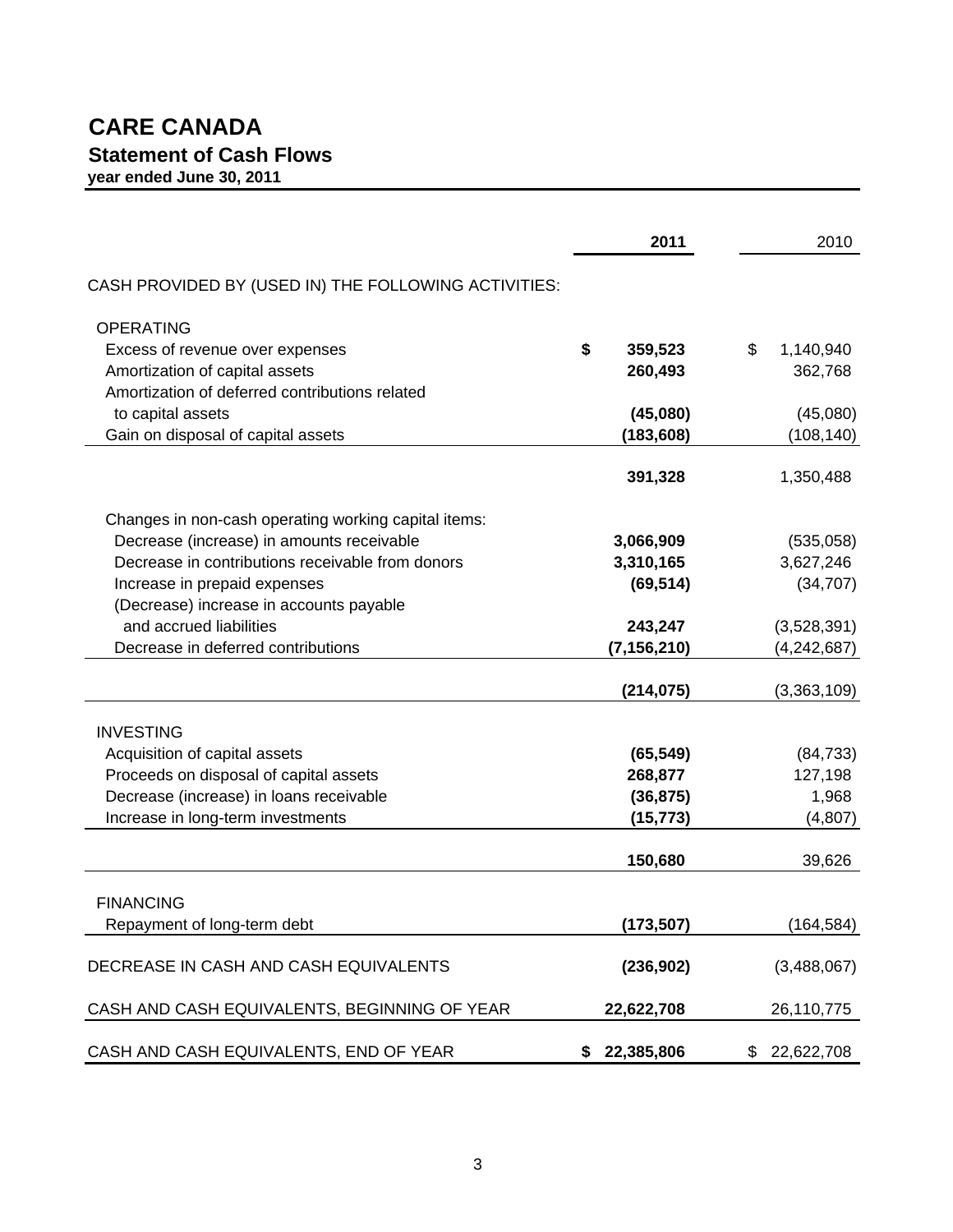#### **1. DESCRIPTION**

CARE Canada was established in 1946 and was incorporated in 1977 under Part II of the Canada Corporations Act. CARE Canada is a not-for-profit, non-governmental organization in the field of relief, reconstruction and development in developing countries and is governed by a volunteer board of directors whose services are provided at no cost to CARE Canada. CARE Canada is a registered charitable organization for purposes of the Income Tax Act (Canada) and as such is not subject to income tax. CARE Canada is an independent member of CARE International.

#### **2. SIGNIFICANT ACCOUNTING POLICIES**

 The financial statements have been prepared in accordance with Canadian generally accepted accounting principles (GAAP) for not-for-profit organizations and reflect the following significant accounting policies:

#### *Basis of presentation*

 These financial statements include the assets and liabilities of CARE Canada's Canadian operations and the six overseas Country Offices (Chad, Cuba, Indonesia, Kenya, Zambia and Zimbabwe) for which it has responsibility, and the revenue and expenses for which CARE Canada and its six overseas Country Offices enter into contracts with donors for the funding of projects in various countries.

#### *Fund accounting*

 CARE Canada follows the restricted fund method of accounting for contributions. To ensure observance of limitations and restrictions placed on the use of resources available to CARE Canada, the accounts of CARE Canada are classified for reporting purposes into funds in accordance with activities or objectives specified by the donors or in accordance with the directives issued by the Board of Directors. Transfers between funds are recorded as approved by CARE Canada's Board of Directors.

 The Annual Fund reports resources to be used for CARE Canada's program and administrative activities. This fund reports unrestricted resources and restricted contributions.

The Venture and Emergency Fund includes donations and contributions the use of which is restricted by the donors for:

- the Emergency Relief Rapid Response Program to be used as a vehicle to help at the very onset of a crisis; and
- the Pro-Poor Business Program to be used to effectively reduce poverty by utilizing market mechanisms and business enterprise functions designed to put more income into the hands of poor people.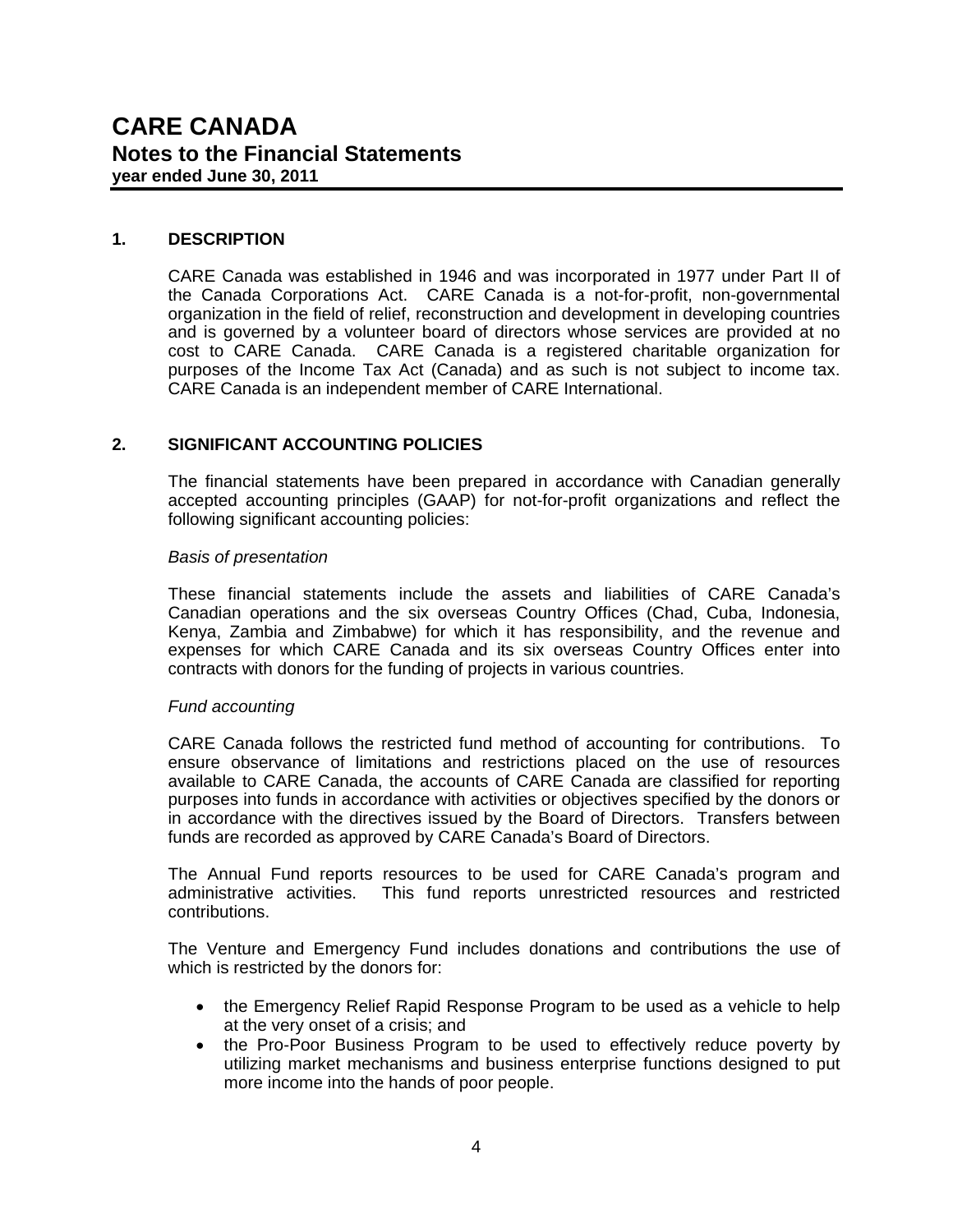*Revenue recognition* 

Contributions:

 Unrestricted contributions are recorded as revenue of the Annual Fund in the year received or receivable if the amount can be reasonably estimated and collection is reasonably assured.

Restricted contributions related to general operations are recognized as revenue in the Annual Fund in the year in which the related expenses are incurred.

 Restricted contributions for the Venture and Emergency Fund are recognized as revenue in the year received or receivable if the amount can be reasonably estimated and collection is reasonably assured.

 Investment income earned on the Venture and Emergency Fund is recognized as revenue in the Venture and Emergency Fund or the Annual Fund depending on the nature of any restrictions imposed by the donor. Other investment income is recognized as income of the Annual Fund when earned.

Canadian funded:

 CARE Canada enters into contracts with the Canadian Government (the Canadian International Development Agency - "CIDA") and other donors for the funding of projects in various countries. These funds are recorded as revenue of the Annual Fund as related expenses are incurred. Any indirect costs recovery, management fee or procurement fee that is applicable to CARE Canada is recorded as revenue of the Annual Fund in accordance with the terms in the individual contracts.

 The portion of the contributions that relates to a future period is deferred and recognized as revenue of the Annual Fund in the period that the contributions are spent. Any contributions expended in excess of the contributions received from the donors are shown in the statement of financial position as contributions receivable from donors.

Contributions and donated services:

Grain and other contributions-in-kind received from multilateral donors, Government of Canada and other organizations are recorded as revenue and program activity expenses at fair value.

Wherever government and local communities in countries in which CARE Canada operates contribute labour services, transportation and storage facilities to various projects, the value of such contributions is not reflected in the financial statements because of the difficulty of measurement.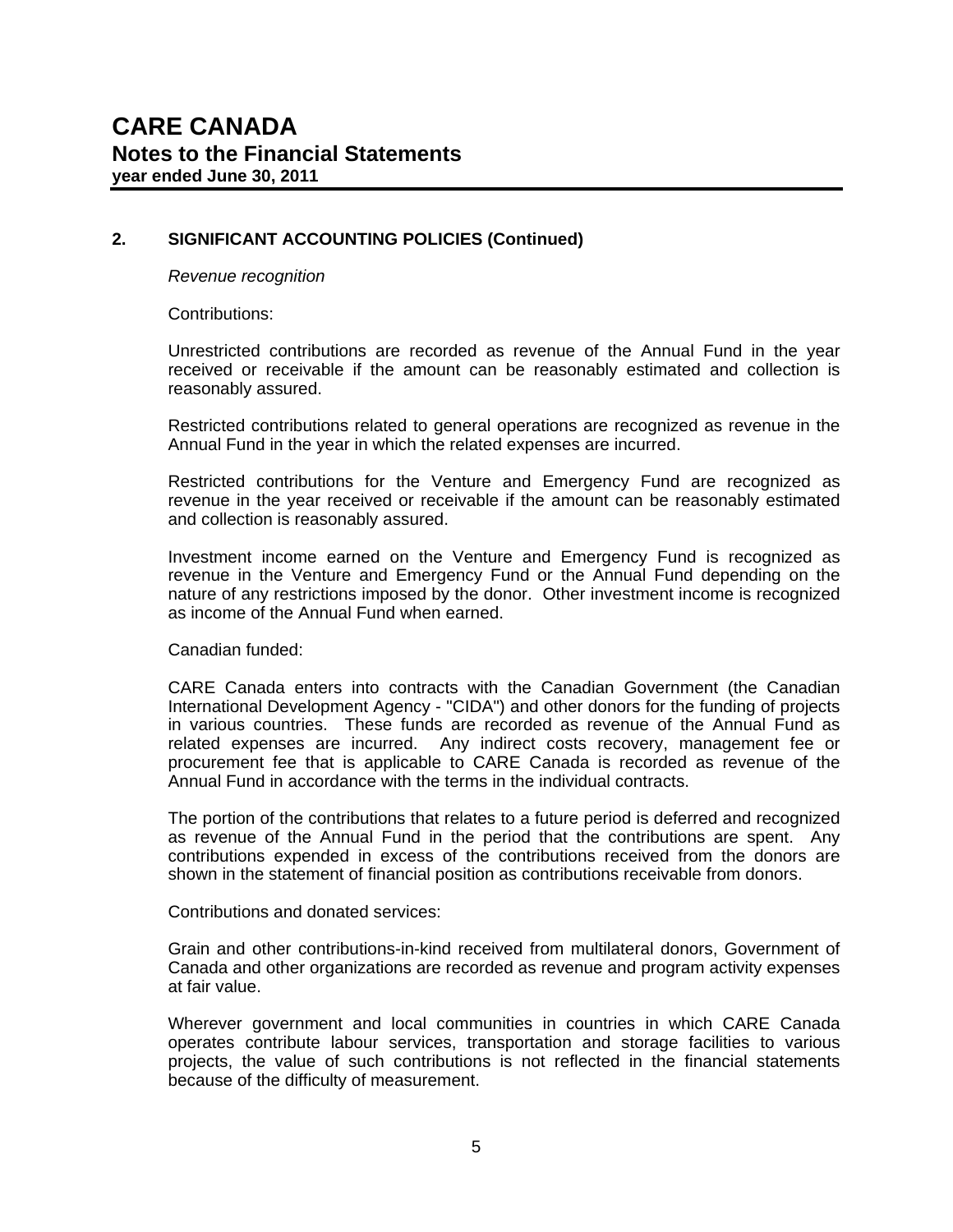*Revenue recognition (Continued):*

Contributions and donated services (Continued):

Similarly, contributions by various media for public information and fundraising campaigns are not reflected in the financial statements because of the difficulty of measurement.

Donated capital assets and contributions received towards the acquisition of capital assets are deferred and amortized to income on the same basis as the related depreciable capital assets are amortized.

#### *Expense allocation*

Expenses that can be directly identified with program activities or support services are charged accordingly. CARE Canada also incurs a number of general support expenses that are common to the administration of its program activities. These general support expenses are included under "Country Office Management", "International Programs", "Management and general" and "Fundraising, public and donor relations" and as such, there is no allocation of expenses to the different program activities.

#### *Cash and cash equivalents*

Cash and cash equivalents are held in highly liquid investments which are readily convertible to a known amount of cash and are subject to an insignificant risk of change in value.

#### *Capital assets*

Capital assets acquired for direct use in donor-funded projects are expensed in the year of acquisition as CARE Canada is not entitled to ownership. Those that are not projectspecific are capitalized and amortized over their estimated useful lives. Contributed capital assets are recorded at fair value at the date of contribution.

For internal use software, the costs of software licenses and associated consulting costs and the payroll costs of employees directly associated with the project are capitalized. The costs of software maintenance, training and data conversion are expensed in the period incurred.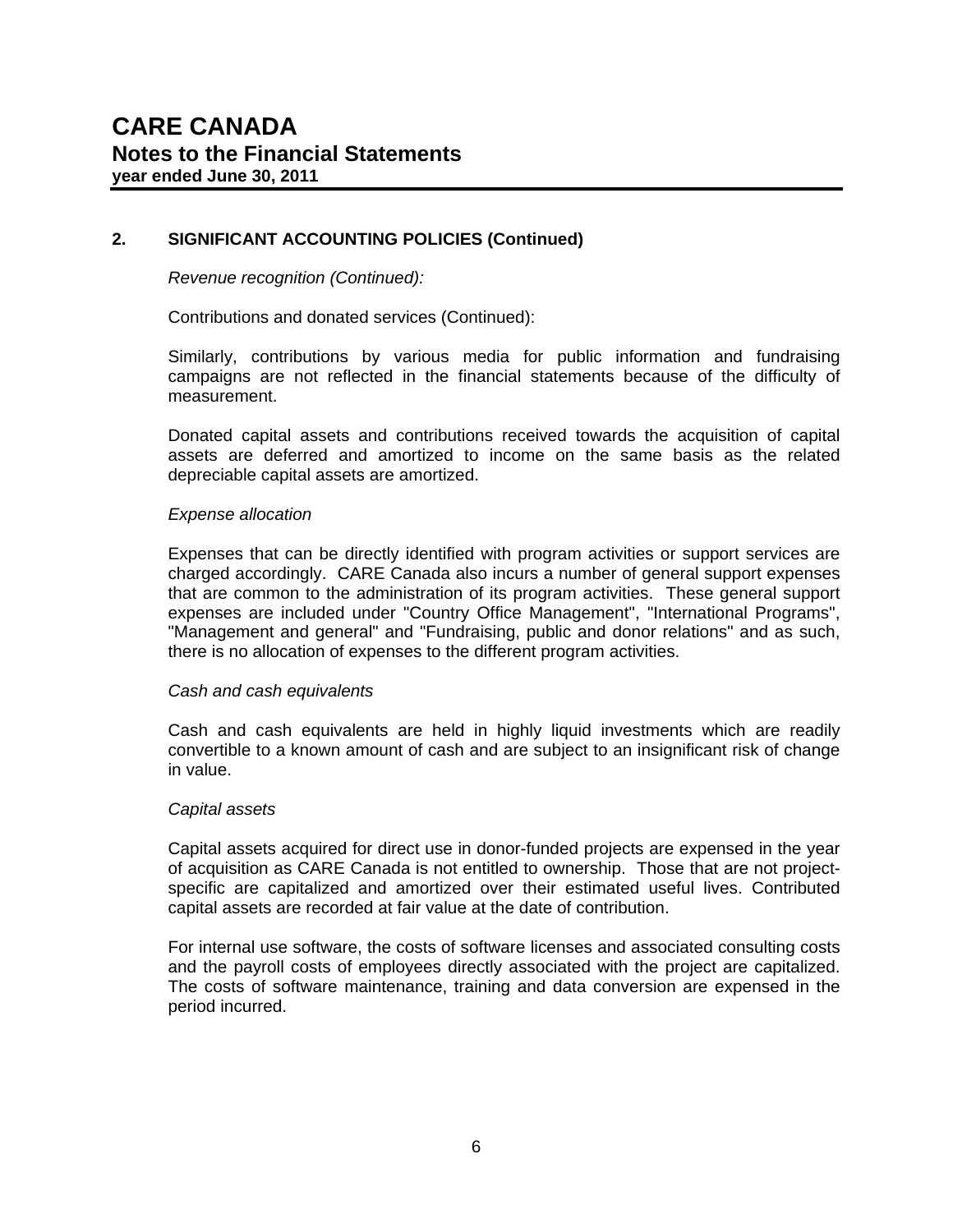#### *Capital assets (Continued)*

Amortization is provided on a straight-line basis over the estimated useful lives as follows:

| <b>Buildings</b>       | 10 and 40 years |
|------------------------|-----------------|
| Vehicles               | 3 years         |
| Leasehold improvements | 5 years         |
| Office equipment       | 5 years         |
| Computer equipment     | 3 years         |

#### *Impairment of long-lived assets*

Long-lived assets are tested for recoverability whenever events or changes in circumstances indicate that their carrying amount may not be recoverable. An impairment loss is recognized when their carrying value exceeds the total undiscounted cash flows expected from their use and eventual disposition. The amount of the impairment loss is determined as the excess of the carrying value of the asset over its fair value.

#### *Foreign currency translation*

Monetary assets and liabilities denominated in foreign currencies are translated into Canadian dollars at exchange rates in effect at the statement of financial position date. All other assets and liabilities are translated at their historical rate. Revenue and expense items are translated using average monthly rates. Any resulting foreign exchange gains or losses are disclosed separately in the Annual Fund.

#### *Use of estimates*

The preparation of financial statements in conformity with Canadian GAAP requires management to make estimates and assumptions that affect the reported amounts of assets and liabilities and disclosures of contingent assets and liabilities at the date of the financial statements and the reported amounts of revenues and expenses during the period. Actual results could differ from those estimates. These estimates are reviewed annually and as adjustments become necessary, they are recognized in the financial statements in the period they become known.

Significant estimates include assumptions used in estimating the recoverability of project over-expenditures and used to determine the allowance for contributions receivable from donors, the amortization period of capital assets, the value of the investments and accrued liabilities.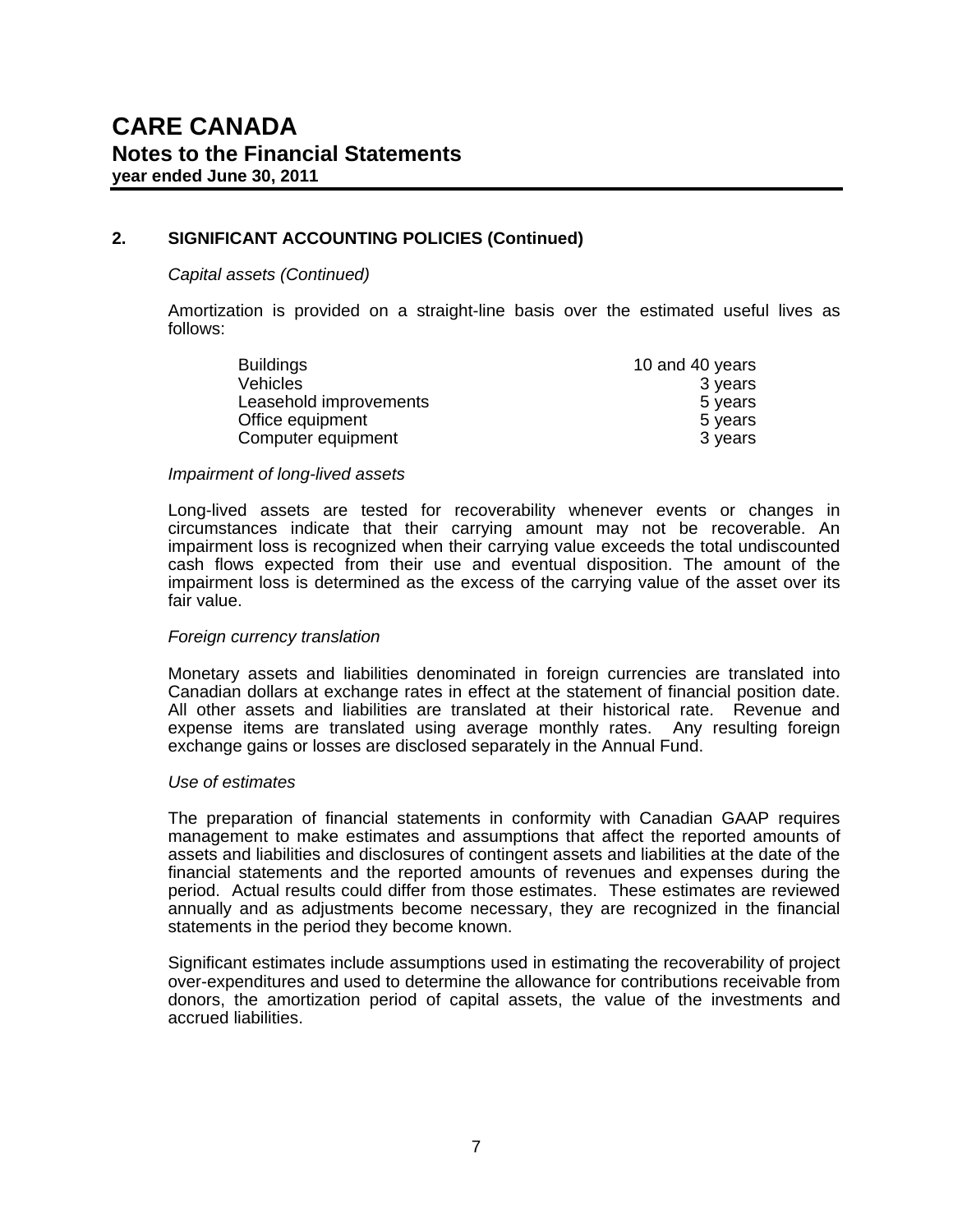#### *Classification of financial instruments*

Classifications of financial instruments made by CARE Canada are as follows:

Cash and cash equivalents **Held-for-trading** Held-for-trading All amounts receivable Loans and receivables All amounts receivables Loans receivable Loans and receivables Long-term investments<br>Accounts payable and accrued liabilities<br>Accounts payable and accrued liabilities Accounts payable and accrued liabilities **Accounts in the United States** Other liabilities<br>I ong-term debt Long-term debt

#### *Held-for-trading*

These financial assets are measured at fair value at the Statement of Financial Position date. Fair value fluctuations including interest earned, interest accrued, gains and losses realized on disposal and unrealized gains and losses are included in investment income.

#### *Available-for-sale*

These financial assets are carried at fair value with unrealized gains and losses included in accumulated unrealized gains and losses in the Statement of Changes in Fund Balances until realized when the cumulative gains or losses are transferred to revenue or expense.

#### *Loans and receivables*

These financial assets are initially measured at fair value and thereafter are measured at amortized cost.

#### *Other liabilities*

These financial liabilities are recorded at amortized cost.

#### *Future accounting changes*

In December 2010, the Canadian Institute of Chartered Accountants (CICA) issued new accounting standards for not-for-profit organizations. Effective for fiscal years beginning on January 1, 2012, not-for-profit organizations will have the option to choose between International Financial Reporting Standards (IFRS) and GAAP for not-for-profit organizations. Early adoption of these standards is permitted. CARE Canada plans to adopt GAAP for not-for-profit organizations effective July 1, 2012 and is currently evaluating the impact of the adoption of these new standards on its financial statements.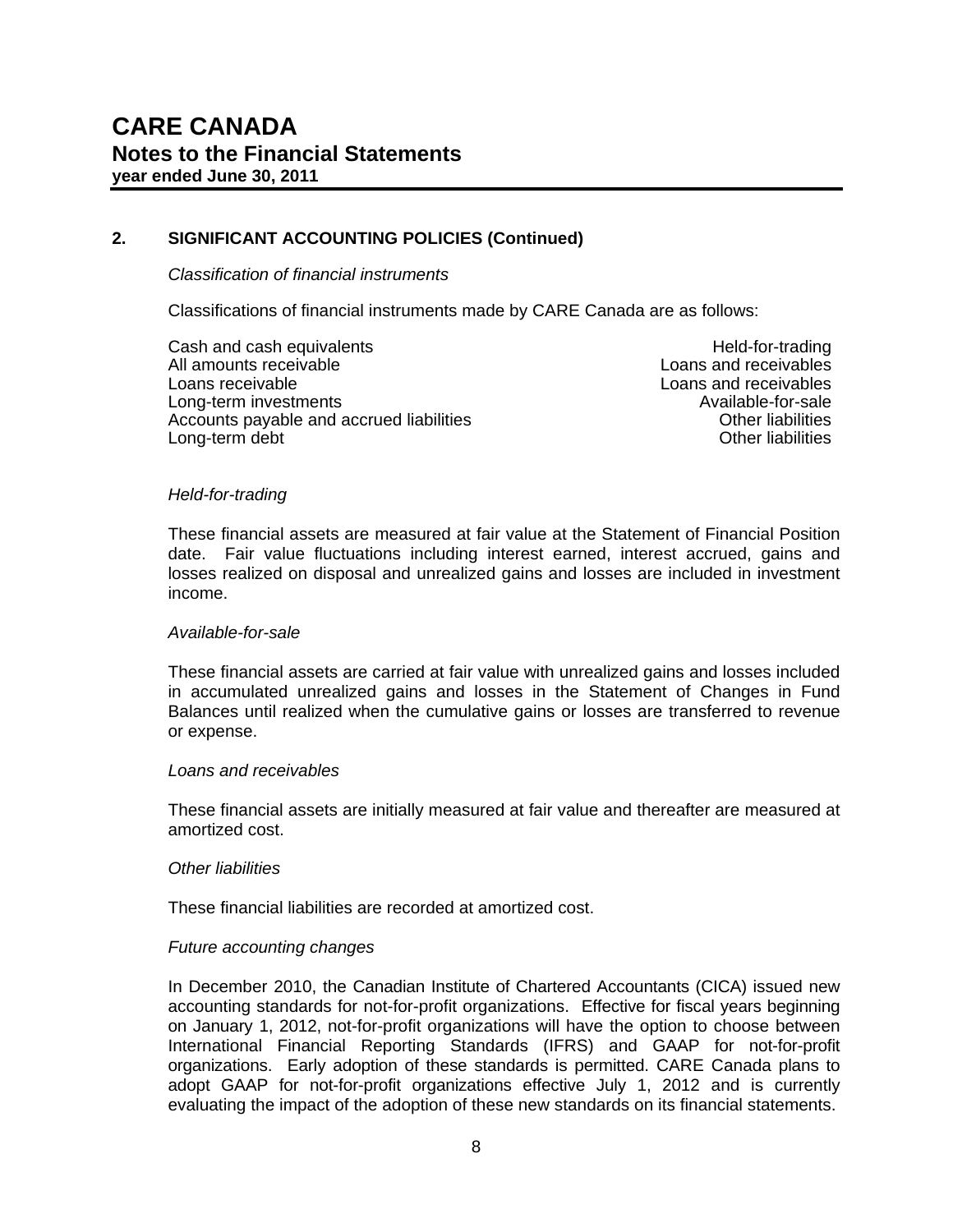#### **3. DEFERRED CONTRIBUTIONS**

Short-term deferred contributions represent externally restricted contributions to fund program expenses of future periods.

|                                                                                                                   | 2011                            | 2010                              |
|-------------------------------------------------------------------------------------------------------------------|---------------------------------|-----------------------------------|
| Balance, beginning of year<br>Short-term deferred contributions<br>Contributions receivable from donors           | \$<br>25,471,211<br>(6,476,874) | 29,713,898<br>\$<br>(10,104,120)  |
|                                                                                                                   | 18,994,337                      | 19,609,778                        |
| Amounts received during the year<br>Cash<br>In-kind (Note 13)                                                     | 91,752,311<br>25,540,236        | 101,540,968<br>29,864,067         |
| Amounts recognized as revenue                                                                                     | 117,292,547<br>(121,138,592)    | 131,405,035<br>(132,020,476)      |
|                                                                                                                   | (3,846,045)                     | (615,441)                         |
| Balance, end of year                                                                                              | 15,148,292                      | 18,994,337<br>\$                  |
| Balance, end of year represented by:<br>Short-term deferred contributions<br>Contributions receivable from donors | \$<br>18,315,001<br>(3,166,709) | \$<br>25,471,211<br>(6, 476, 874) |
|                                                                                                                   | 15,148,292<br>\$                | 18,994,337<br>\$                  |

Long-term deferred contributions of \$229,794 (2010 - \$229,794) are represented by restricted investments in fixed income securities. The principal of \$229,794 must be maintained until 2031. The fair value of the restricted investments is approximately \$229,794 (2010 - \$229,794).

#### **4. LOANS RECEIVABLE**

CARE Canada has advanced multi-year loans to three small agri-business enterprises in Peru that promote women entrepreneurship. CARE Canada established the CEP Investment Trust and provided the Trust with long-term loans to facilitate investments. The Trust has placed its first investment in the Aavishkaar Micro-Venture Fund in India and has committed to invest an additional amount of \$116,852 from the long-term loans it has received from CARE Canada. The Aavishkaar Fund expects to invest in a number of socially relevant rural enterprises in India over the next several years. The loans are unsecured and without any term of repayment. The fair value of the loans receivable is approximately \$550,017 (2010 - \$513,142).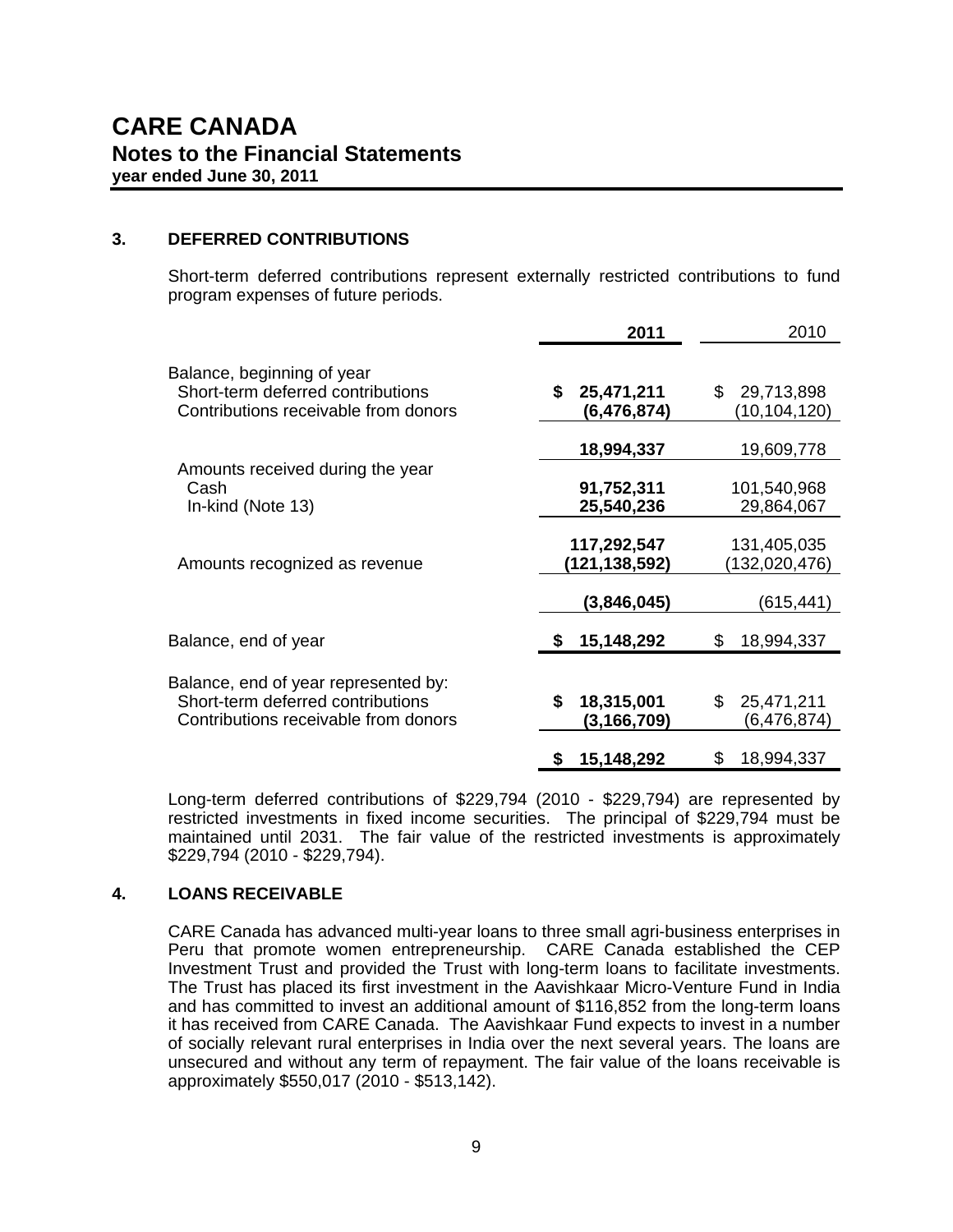#### **5. LONG-TERM INVESTMENTS**

|                                                       |                  | 2010<br>2011  |                  |                |
|-------------------------------------------------------|------------------|---------------|------------------|----------------|
|                                                       | <b>Cost Plus</b> |               | <b>Cost Plus</b> |                |
|                                                       | Accrued          | Fair          | Accrued          | Fair           |
|                                                       | Interest         | Value         | Interest         | Value          |
| Annual Fund<br><b>Bonds</b>                           | 44,055<br>- \$   | \$<br>44,055  | \$<br>28,282     | 28,282<br>S    |
| Venture and<br><b>Emergency Fund</b><br>Investment in |                  |               |                  |                |
| MicroVest I, LP                                       | 122,593          | 122,593       | 122,593          | 122,593        |
| <b>Investment in Edyficar</b>                         | 17,209           | 167,209       | 17,209           | 17,209         |
|                                                       | 139,802          | 289,802       | 139,802          | 139,802        |
|                                                       | 183,857<br>S     | 333,857<br>S. | \$<br>168,084    | 168,084<br>\$. |

Coupon rates on the bonds as at June 30, 2011 range between 2.80% and 4.30% and will mature between December 2011 and December 2014.

To enhance economic opportunity, deepen financial services and promote private sector and enterprise development, CARE Canada invests in pro-poor businesses and microfinance investments in developing countries. The objective of these investments is to increase access to financial services in underserved communities and promote entrepreneurship and sustainable economic development.

In this regard, CARE Canada has invested in MicroVest I LP Fund - an investment fund that places investments in microfinance institutions in the Third World and in Edyficar that provides micro-finance services in Peru. Edyficar is a profit-making financial entity. CARE Canada holds a minority, non-controlling interest in Edyficar. Where the investment in MicroVest I LP Fund does not have a quoted market price in an active market, it is recorded at cost.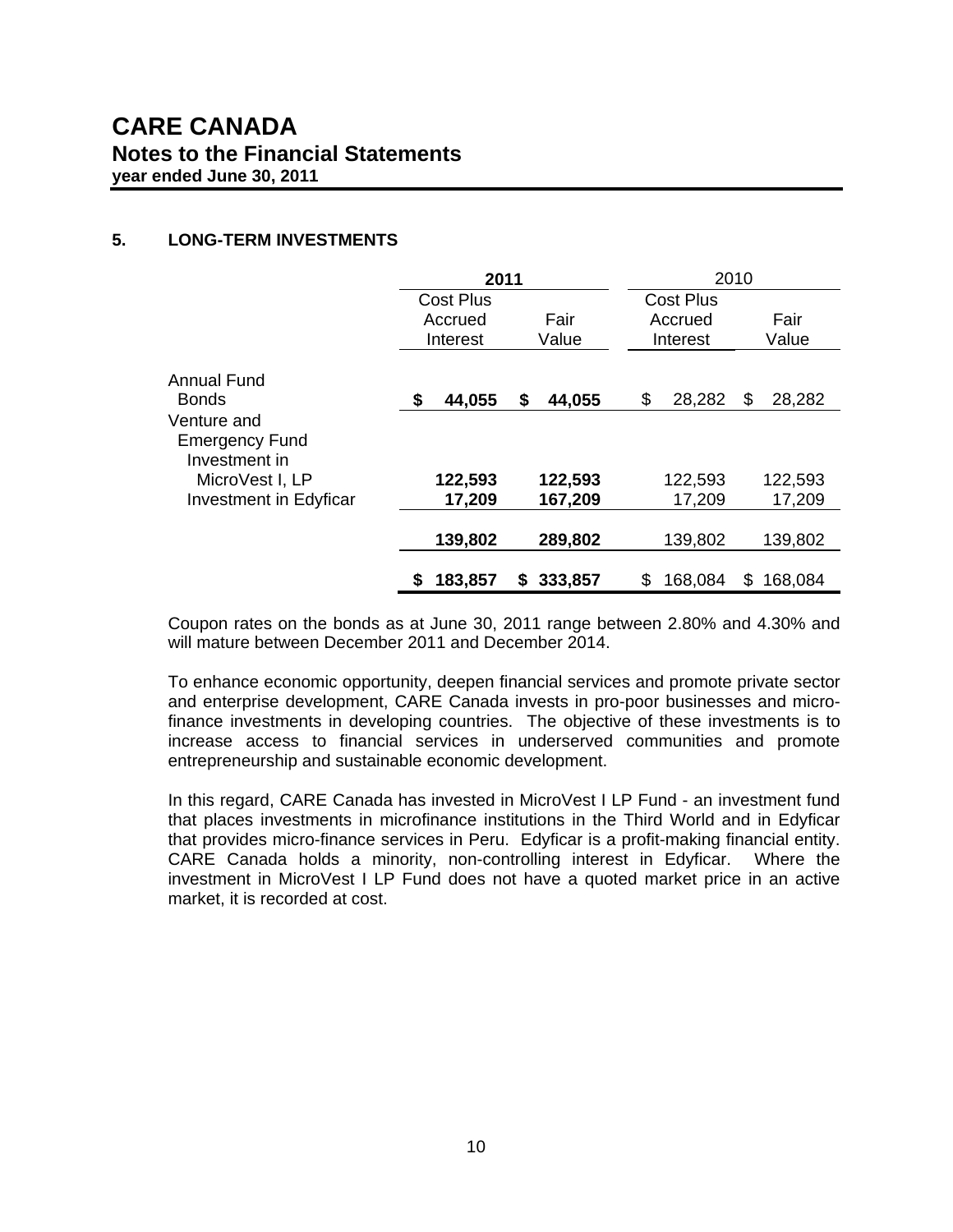### **CARE CANADA Notes to the Financial Statements year ended June 30, 2011**

#### **6. CAPITAL ASSETS**

|                                                               |                                                          | 2011                            |                                      | 2010                                  |
|---------------------------------------------------------------|----------------------------------------------------------|---------------------------------|--------------------------------------|---------------------------------------|
|                                                               | Net Book<br>Accumulated<br>Amortization<br>Value<br>Cost |                                 |                                      |                                       |
| Land<br><b>Buildings</b><br><b>Vehicles</b><br>Leasehold      | 271,023<br>S<br>4,560,569<br>849,678                     | \$<br>۰<br>1,198,215<br>807,254 | 271,023<br>\$<br>3,362,354<br>42,424 | \$<br>271,023<br>3,573,630<br>108,998 |
| <i>improvements</i><br>Office equipment<br>Computer equipment | 73,781<br>361,272<br>1,119,964                           | 65,499<br>339,316<br>1,044,739  | 8,282<br>21,956<br>75,225            | 17,156<br>14,326<br>76,344            |
|                                                               | 7,236,287                                                | \$3,455,023                     | \$3,781,264                          | \$4,061,477                           |

Cost and accumulated amortization at June 30, 2010 amounted to \$7,340,364 and \$3,278,887, respectively.

#### **7. CREDIT FACILITY**

An unsecured line of credit of \$2,000,000 renewable on an annual basis is available for use by CARE Canada. Advances under the line of credit bear interest at the bank's prime rate and are repayable on demand. As at June 30, 2011, there was no outstanding balance (2010 - \$NIL).

#### **8. LONG-TERM DEBT**

|                                                                                                                                                                                                                                                                      | 2011        | 2010        |
|----------------------------------------------------------------------------------------------------------------------------------------------------------------------------------------------------------------------------------------------------------------------|-------------|-------------|
| Mortgage payable in monthly installments of<br>\$21,911, including principal and interest<br>at an annual rate of 5.35% (2010 - 5.35%),<br>secured by land and a building with a net<br>book value of \$3,421,581 (2010 - \$3,520,036),<br>renewable in October 2013 | \$1,595,206 | \$1,768,713 |
| Less current portion                                                                                                                                                                                                                                                 | (183,676)   | (173,507)   |
|                                                                                                                                                                                                                                                                      | \$1,411,530 | \$1,595,206 |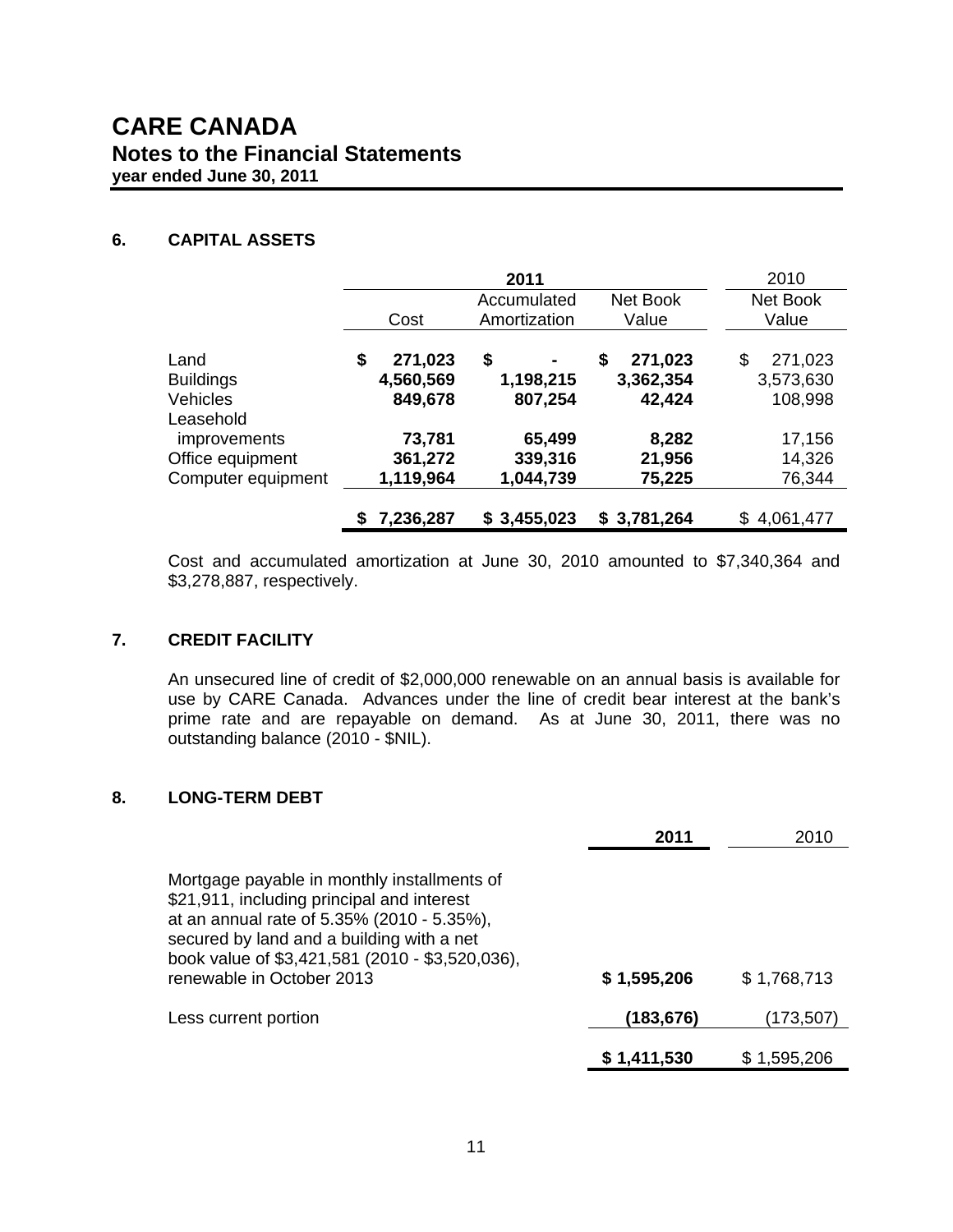#### **8. LONG-TERM DEBT (Continued)**

Principal repayments over the next five years are as follows:

| 2012              | S | 183,676 |
|-------------------|---|---------|
| 2013              |   | 192,831 |
| 2014              |   | 203,285 |
| 2015              |   | 214,307 |
| 2016              |   | 225,925 |
| <b>Thereafter</b> |   | 575,182 |

The fair value of the mortgage approximates the book value.

#### **9. DEFERRED CONTRIBUTIONS RELATED TO CAPITAL ASSETS**

Deferred contributions related to capital assets represent a building located in Kenya which was contributed in January 2006. The changes in the deferred contributions balance for the year are as follows:

|                             | 2011          | 2010         |
|-----------------------------|---------------|--------------|
| Balance, beginning of year  | 247,940<br>\$ | 293,020<br>S |
| Amount amortized to revenue | (45,080)      | (45,080)     |
| Balance, end of year        | 202,860       | 247,940      |

#### **10. CAPITAL MANAGEMENT**

CARE Canada's objectives in managing capital (fund balances) are:

- a) to ensure that sufficient financial resources are in place to deliver on the priorities set by the Board of Directors during its annual budget and business plan review;
- b) to safeguard the Entity's ability to continue as a charitable organization and meet the objectives of the different funds as described in Note 2;
- c) to build the Annual Fund unrestricted reserve to an equivalent of six months of operating expenses; and
- d) to invest funds in financial instruments that conform to investment policy and which present a low risk for CARE Canada.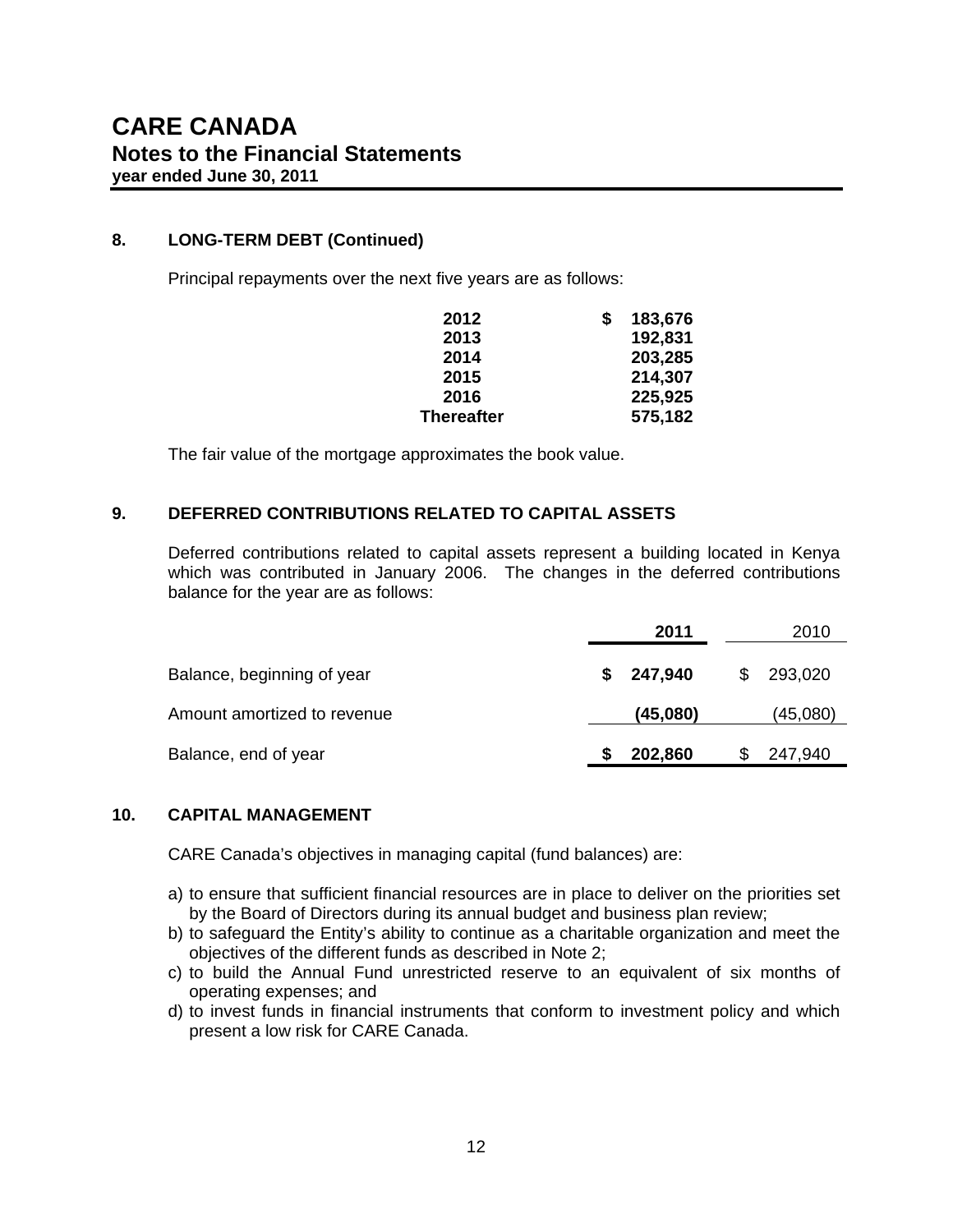#### **10. CAPITAL MANAGEMENT (Continued)**

CARE manages several funding agreements with external restrictions that specify the conditions for using these financial resources. CARE Canada has complied with the requirements respecting these restricted contributions. CARE Canada monitors its capital by reviewing various financial metrics, including cash flows and variances to forecasts and budgets.

Capital management objectives, policies and procedures are unchanged since the preceding year. CARE Canada has complied with all the capital requirements.

#### **11. INVESTED IN CAPITAL ASSETS**

|                                        | 2011       |    | 2010       |
|----------------------------------------|------------|----|------------|
| Balance, beginning of year             | 2,044,824  | S. | 2,132,253  |
| Acquisitions                           | 65,549     |    | 84,733     |
| Amortization of capital assets         | (260, 493) |    | (362, 768) |
| Amortization of deferred contributions |            |    |            |
| related to capital assets              | 45,080     |    | 45,080     |
| <b>Disposals</b>                       | (85, 269)  |    | (19,058)   |
| Repayment of long-term debt            | 173,507    |    | 164,584    |
|                                        |            |    |            |
| Balance, end of year                   | 1,983,198  |    | 2,044,824  |
|                                        |            |    |            |

#### **12. RESTRICTED DONATIONS**

 Restricted donations received under the Venture and Emergency Fund includes the following:

|                                                                                 | 2011  | 2010      |
|---------------------------------------------------------------------------------|-------|-----------|
| Venture and Emergency Fund donations<br>Less amounts recognized as unrestricted | 3.640 | 388,608   |
| donations in the Annual Fund                                                    | (364) | (38, 861) |
|                                                                                 | 3.276 | 349,747   |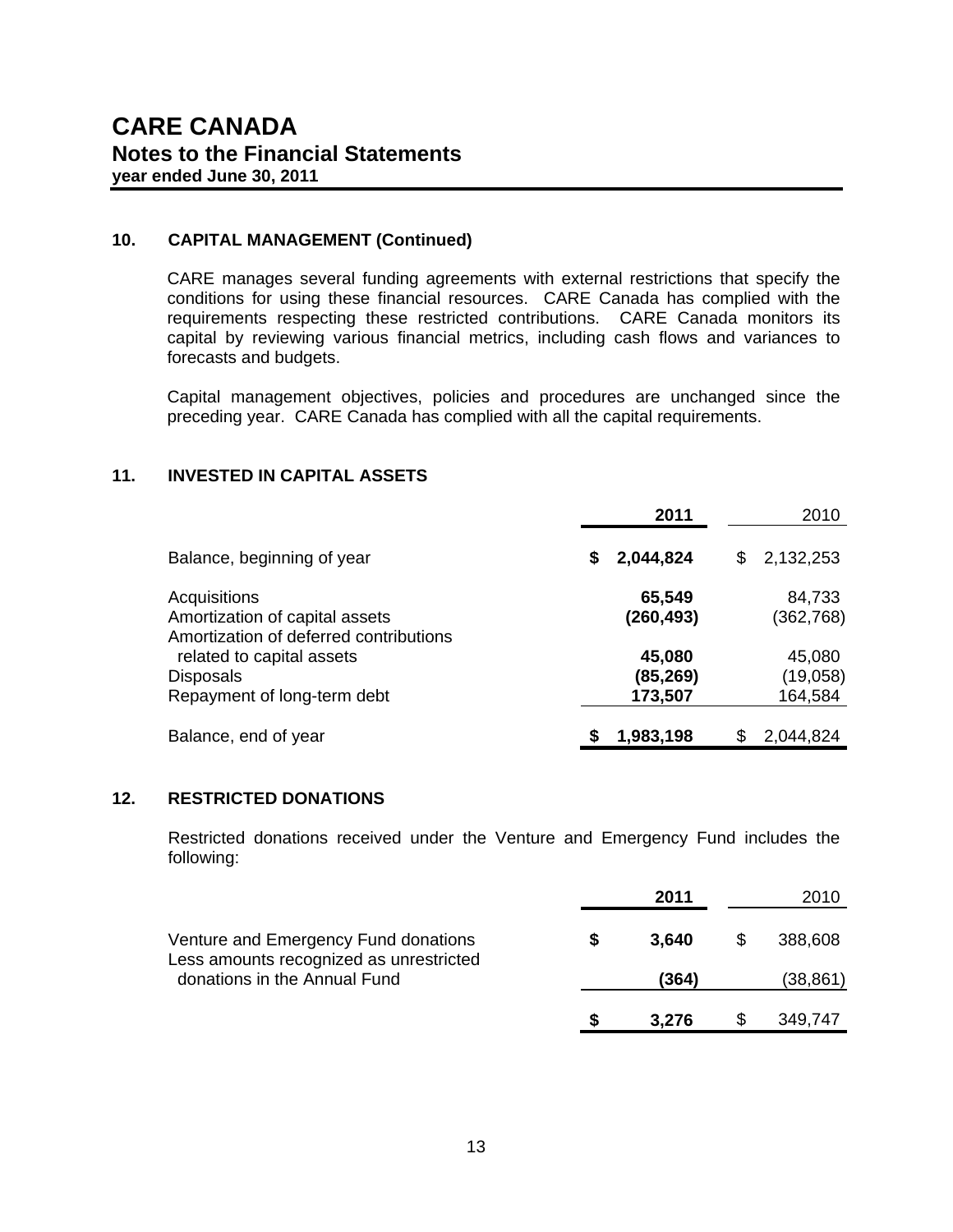#### **13. CONTRIBUTIONS-IN-KIND**

Grain and other contributions-in-kind received from multilateral donors, Government of Canada and other organizations are recorded as revenue and program activity expenses at fair value. Contributions-in-kind included in revenue and program activity expenses are the following:

|                   | 2011                         | 2010                           |
|-------------------|------------------------------|--------------------------------|
| Food Programs     |                              |                                |
| Zimbabwe<br>Kenya | 7,136,825<br>S<br>17,151,705 | 16,169,814<br>S.<br>12,148,687 |
| Zambia            | 840,337                      | 817,446                        |
| Indonesia         | 411,369                      | 728,120                        |
|                   | \$25,540,236                 | \$29,864,067                   |

#### **14. PENSION PLAN**

The pension plan for employees of CARE Canada (the "Plan") is a defined contribution plan covering all employees of CARE Canada who meet eligibility requirements as specified in the Plan Agreement. CARE Canada is required to contribute 5% of the employee's gross earnings for all members. CARE Canada contributed \$241,616 (2010 - \$207,694) during the year. Pension benefits are recorded as an expense in the period incurred.

#### **15. CONTROLLED ENTITY**

CARE Canada established the CEP Investment Trust in 2007 to undertake investments in Pro-Poor businesses in the Third World. CARE Canada is the sole beneficiary of CEP Investment Trust. The CEP Investment Trust financial statements have not been consolidated with CARE Canada's financial statements. The CEP Investment Trust has a December 31 year-end.

CARE Canada has committed to provide funds to CEP Investment Trust to fund certain investment activities. As at December 31, 2010, CEP Investment Trust had total assets of \$540,191 (2009 - \$512,760), total liabilities of \$551,110 (2009 - \$520,612) and its capital deficiency was \$10,919 (2009 - \$7,852). Total revenues in 2010 were \$459 (2009 - \$1,307) and expenses were \$3,526 (2009 - \$5,526).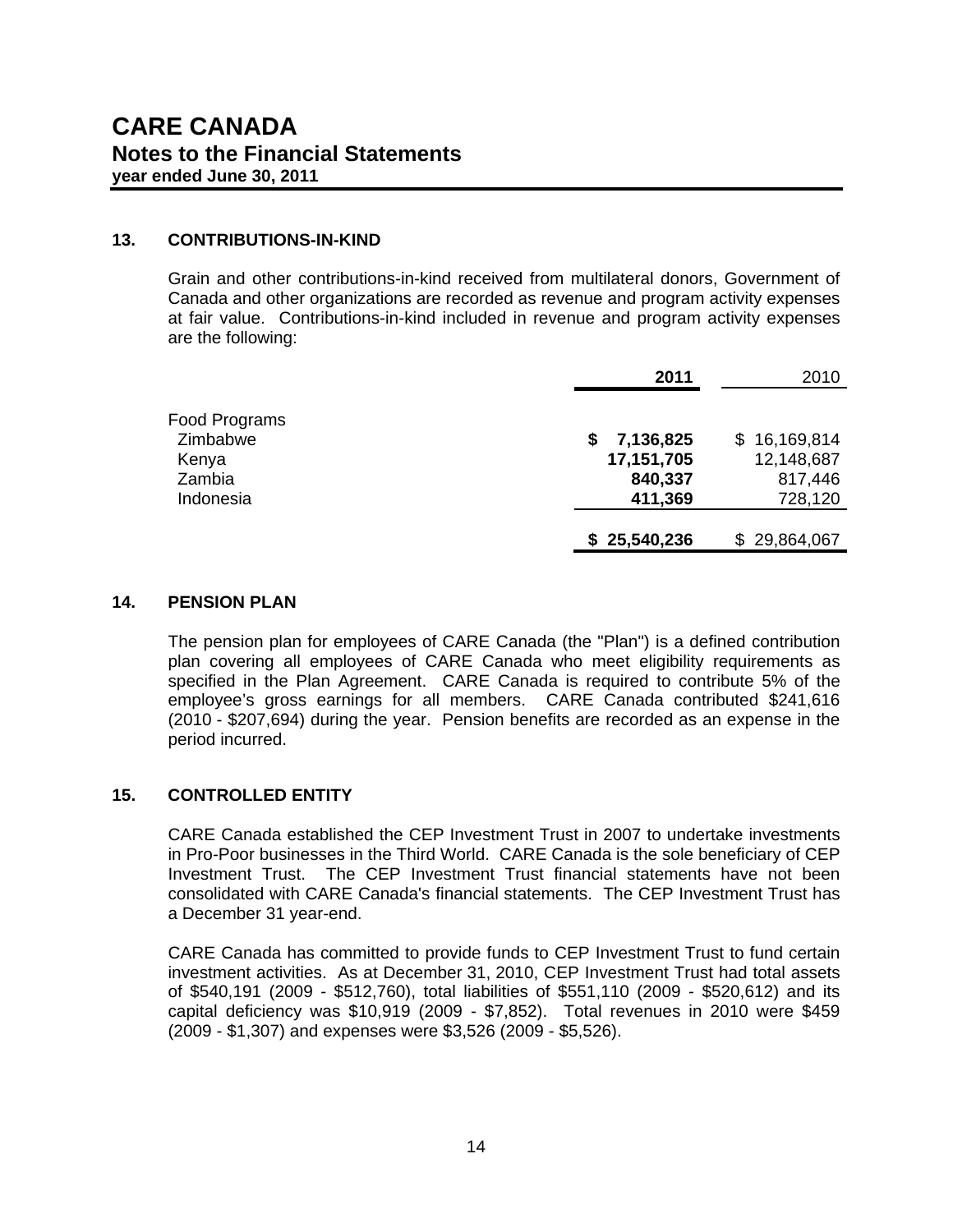#### **16. COMMITMENTS AND CONTINGENT LIABILITIES**

#### *Leases*

CARE Canada is committed to payments under operating leases in Country Offices and in Canada with lease expiry dates ranging from 2012 to 2016. Minimum annual payments for the next five years are as follows:

| 2012 | 796,961<br>\$ |
|------|---------------|
| 2013 | 221,484       |
| 2014 | 64,151        |
| 2015 | 65,635        |
| 2016 | 68,288        |
|      | 1,216,519     |
|      |               |

#### *Legal actions*

In the ordinary course of business, CARE Canada becomes involved in various legal actions. While the ultimate effect of such actions cannot be ascertained at this time, management believes that their resolution will not have a material adverse effect on the financial statements.

#### *Letter of credit*

CARE Canada issued a letter of credit in the amount of \$700,000 in favour of the Receiver General for Canada, expiring on January 30, 2013. This letter was issued as a guarantee in order to facilitate the implementation of the PIMCHAS Project in Nicaragua. If a liability were to result from this letter, any losses would be charged as program expenditures in the year incurred.

#### **17. GUARANTEES**

As stated in Note 2, the contributions from the Canadian Government (CIDA) and other contributions are subject to restrictions as to the use of the funds. CARE Canada's accounting records, as well as those of member institutions subcontracted to execute the projects, are subject to audit by CIDA and other funding agencies to identify instances, if any, in which the amounts charged to projects have not complied with the agreed terms and conditions, and which, therefore, would be refundable to the funding agency. Adjustments to the financial statements as a result of these audits, if any, will be recorded in the period in which they become known.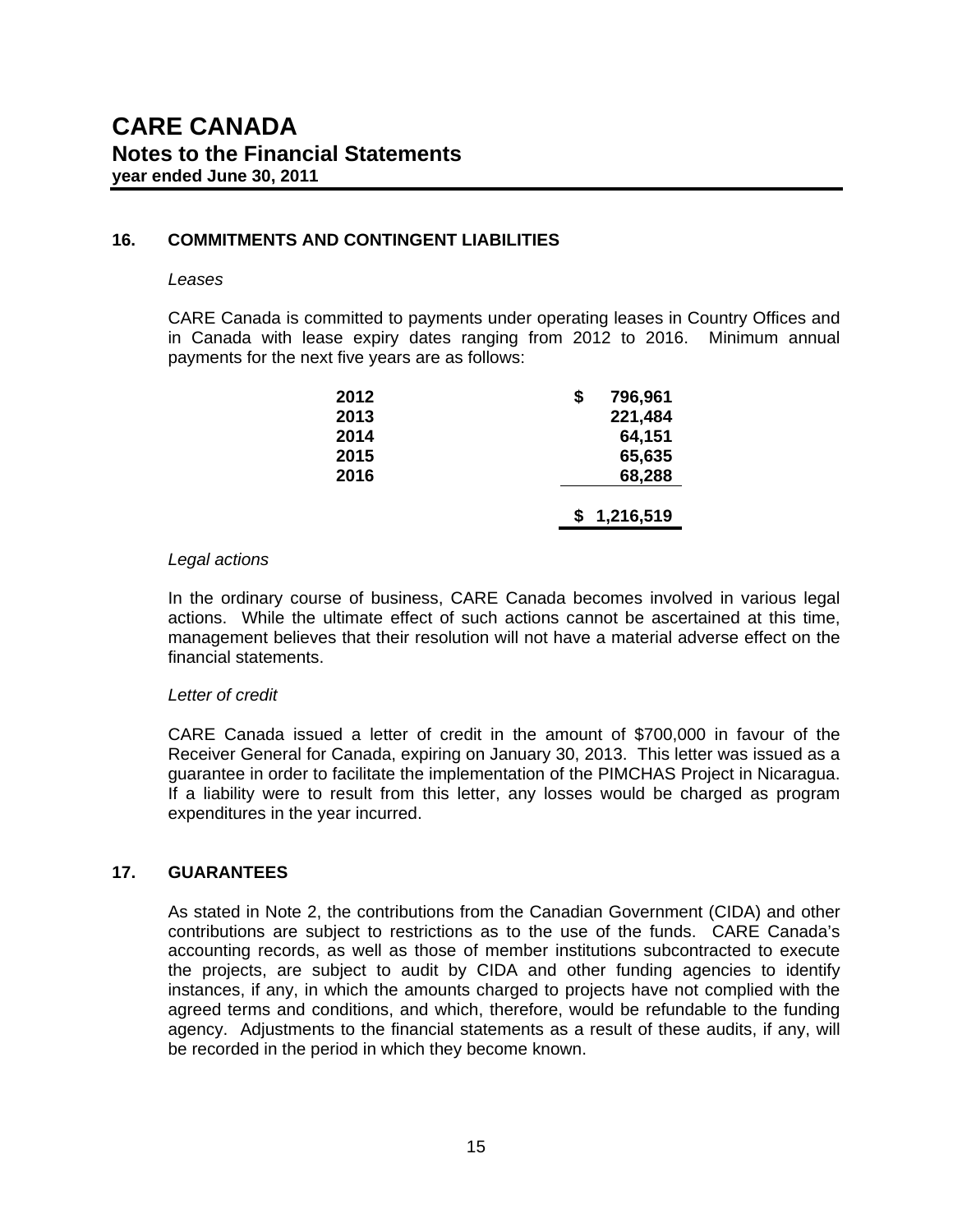#### **18. FINANCIAL INSTRUMENTS**

#### *Fair values*

The carrying values of cash and cash equivalents, amounts receivable, contributions receivable from donors, accounts payable and accrued liabilities approximate their fair value due to the relatively short periods to maturity of the instruments.

Refer to Notes 3, 4 and 5 for fair values related to CARE Canada's other financial instruments.

#### *Foreign exchange risk*

CARE Canada operates internationally, giving rise to significant exposure to market risks from changes in interest rates and foreign exchange rates. CARE Canada does not use derivatives to hedge its foreign exchange risk but relies on prudent cash management practices to minimize exposure to foreign exchange risk.

Cash and cash equivalents, amounts receivable and contributions receivable from donors include amounts denominated in foreign currencies as follows:

|                              | 2011            | 2010         |
|------------------------------|-----------------|--------------|
|                              | (CDN \$)        | (CDN \$)     |
| <b>Country Offices</b>       |                 |              |
| <b>United States Dollars</b> | 8,085,690<br>\$ | \$12,578,884 |
| Chad XAF                     | 761,830         | 1,155,953    |
| <b>Cuban Pesos</b>           | 32,468          | 36,577       |
| Indonesian Rupiah            | 2,041,701       | 3,412,186    |
| Kenyan Shilling              | 2,112,071       | 3,735,206    |
| Zambia Kwacha                | 962,476         | 663,493      |
| Zimbabwe Dollars             |                 | 530          |
|                              | 13,996,236      | 21,582,829   |
| <b>Headquarters</b>          |                 |              |
| <b>United States Dollars</b> | 1,439,082       | 2,121,235    |
|                              | \$15,435,318    | \$23,704,064 |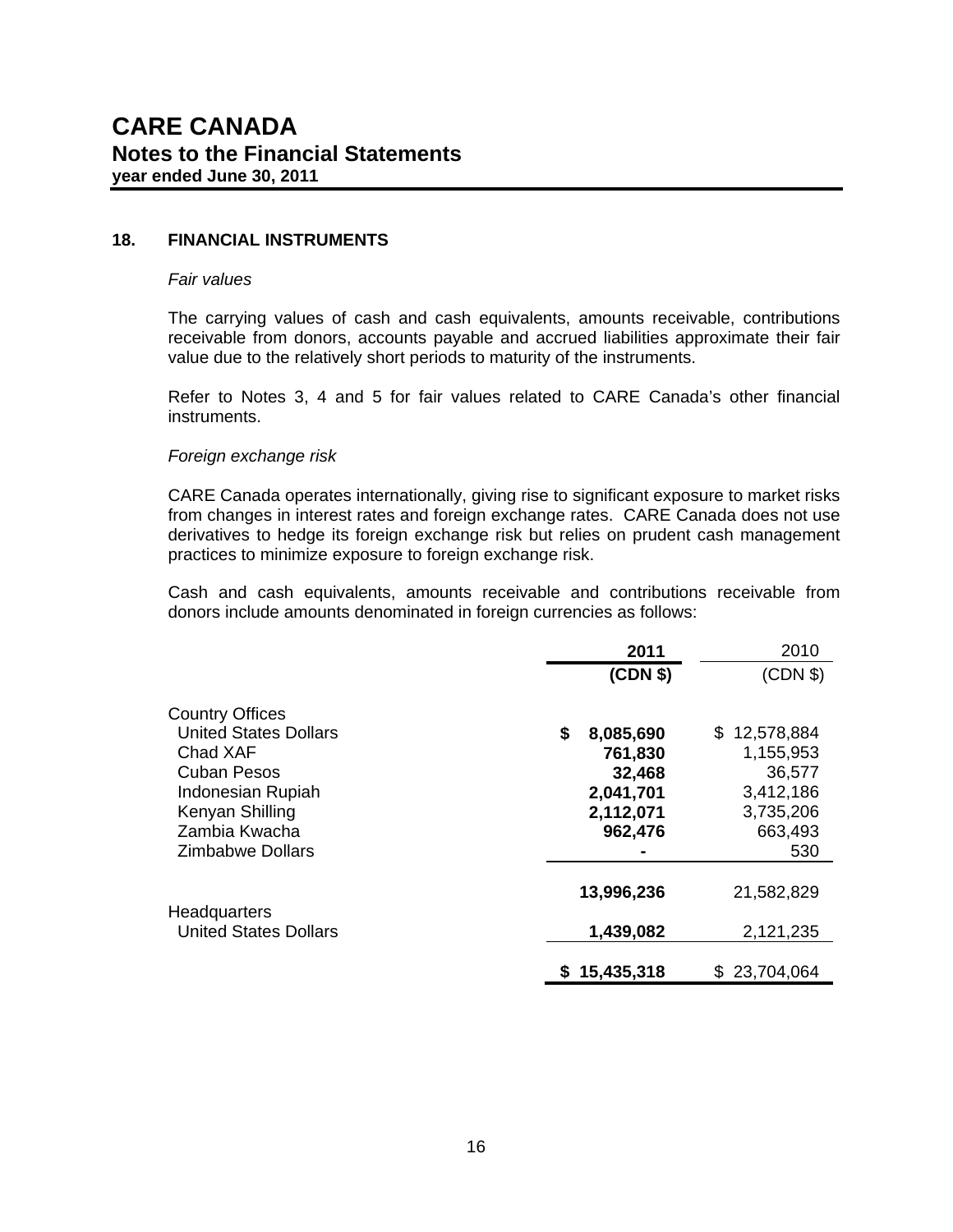#### **18. FINANCIAL INSTRUMENTS (Continued)**

*Foreign exchange risk (Continued)* 

Accounts payable and accrued liabilities and deferred contributions include amounts denominated in foreign currencies as follows:

|                                                        | 2011                       | 2010                    |
|--------------------------------------------------------|----------------------------|-------------------------|
|                                                        | (CDN \$)                   | (CDN \$)                |
| <b>Country Offices</b><br><b>United States Dollars</b> |                            |                         |
| Chad XAF                                               | 8,945,581<br>\$<br>618,953 | \$11,519,405<br>879,156 |
| Indonesian Rupiah                                      | 2,417,346                  | 3,085,639               |
| Kenya Shilling                                         | 1,775,414                  | 3,266,441               |
| Zambia Kwacha                                          | 1,042,166                  | 1,051,588               |
| <b>Zimbabwe Dollars</b>                                | 39,278                     | 94,589                  |
| <b>Headquarters</b>                                    | 14,838,738                 | 19,896,818              |
| <b>United States Dollars</b>                           | 1,845,079                  | 635,888                 |
|                                                        | 16,683,817<br>S.           | \$20,532,706            |

#### *Credit risk*

Credit risk arises from the potential that one party to a financial instrument will fail to discharge an obligation and cause the other party to incur a financial loss.

The maximum credit exposure of CARE Canada is represented by the fair value of the investments and all receivables as presented in the statement of financial position.

#### *Interest rate risk*

 Interest rate risk refers to adverse consequences of interest rate changes on CARE Canada cash flows, financial position, investment income and interest expenses. CARE Canada's mortgage and fixed income investments are exposed to interest rate changes. The impact of adverse changes in rates is not considered material.

#### **19. TAX RECEIPTED DONATIONS**

CARE Canada is a member of Imagine Canada and has adopted the Ethical Fundraising and Financial Accountability Code (the "Code"). The Code requires disclosure of donations that are receipted for income tax purposes. During the year, CARE Canada issued donation receipts for income tax purposes in the amount of \$5,976,167 (2010 - \$6,952,801).